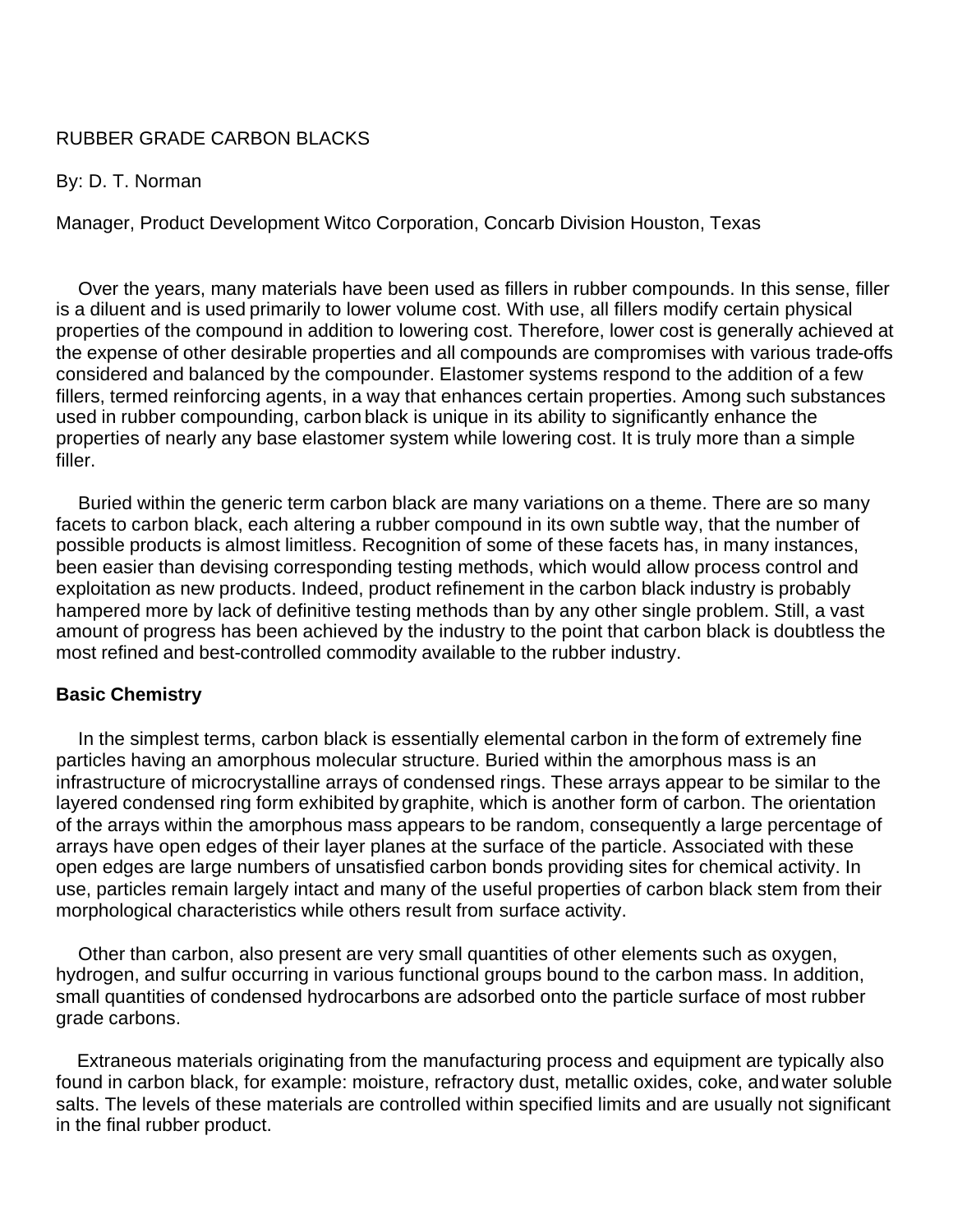## **The Manufacturing Process**

Carbon black is a product of incomplete combustion. It is the dark component of smoke and in fact all carbon black processes start with the production of a "smoke." In the process, the first step is to produce an intensely hot combustion zone with a convenient fuel. After combustion is complete, a hydrocarbon feedstock in excess of stoichiometric quantities is injected into that intensely hot zone. With this injection, carbon black will be produced, the art comes with assuring that the required properties are attained, the volume adequate and the cost supportable. Following the feedstock injection, the reaction is stopped by either injection of water or by allowing the temperature to decay with time. All furnace grades are made in a continuous process while thermal grades are made in a cyclical process. The carbon particles thus produced are separated from the process gas stream or "smoke" by conventional means and pelletized to increase the bulk density.

Although not all hydrocarbons lend themselves to economical production, essentially any combustible hydrocarbon could theoretically be used as a feedstock to produce carbon black.

## **Morphology**

Morphology is a term having to do with the form and structure of an entity. Although not a common word, it certainly has been aptly applied in discussions of carbon black technology since the properties of carbon black, to a large extent, depend upon form and structure.

## *Industry Conventions for Particles and Aggregates*

In the carbon black industry, the convention has been to refer to the smallest individually distinct unit of carbon as an aggregate. This convention contrasts with that of other pigment industries in which the smallest distinct unit of material is referred to as a particle. The carbon black industry convention, however, refers to the component parts of aggregates as particles.

The distinctions between particles and aggregates are readily observable with the aid of electron microscopy. Fig. 1, shows a sample of N351 at 150,OOOX magnification; both a particle and an aggregate are labeled. Note that clusters of fused particles make up aggregates.

Average particle size and average aggregate configuration play major roles in determining the utility of a given carbon black grade in a rubber formulation. In fact, the major differences between grades result from control of these averages, but such averages are difficult to assess with the limited sample size observable with an electron microscope. Fortunately, there are other methods available to quickly assess these fundamental characteristics.

## *Particles*

The average particle size of commercially available rubber type carbon black grades ranges from about 10 to 500 nanometers. Within this fifty to one spread exists the possibility of a very large number of grades, each providing the rubber formulation a unique set of properties. In general, the larger the particle size, the lower the cost and the poorer the reinforcement potential of the material.

Just as the average particle size is important so also is the distribution of particle sizes. Distributions of particle size can be narrow or broad or even bimodal, each type influencing the rubber properties in its own subtle way. To further confuse the picture, broad distributions may occur, for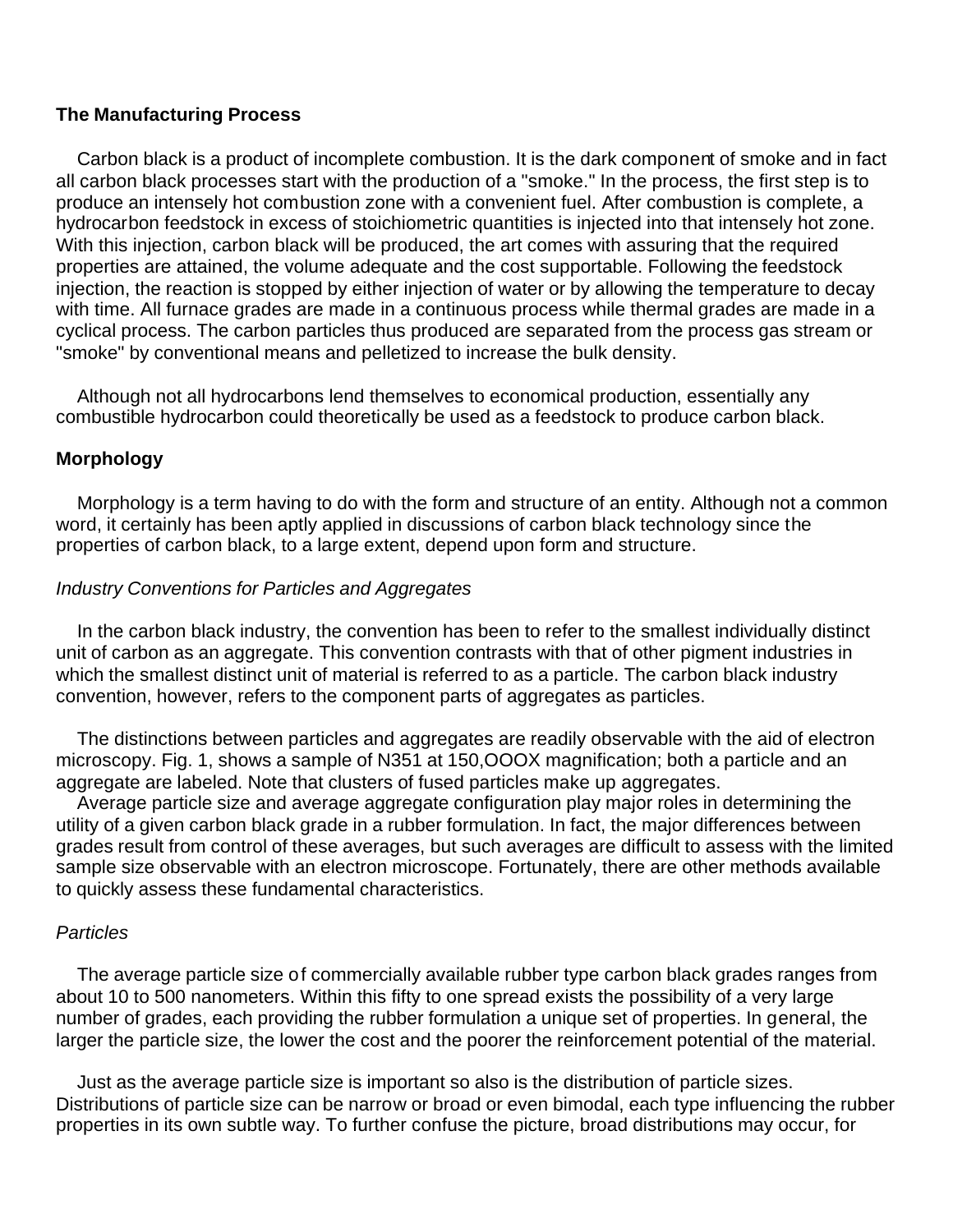example, as narrow distributions within single aggregates, but as a broad distribution in the grade. Such distributions are easily produced if the products of one or more reactors operated under differing conditions are blended. Yet a different type distribution occurs when a range of particle sizes exists within single aggregates. To date, convenient means of measuring all types of distributions do not exist; however, the manufacturer can exercise a degree of control, as suggested by the example just mentioned, through astute manipulation of various process factors and conditions.

## *Aggregates*

As is apparent in Fig. 1, individual carbon black aggregates occur in what appear to be random constructions of randomly sized particles, but when dealing with aggregates, enormous numbers are involved and it is the mean effect of all these individual entities that must be controlled.

The morphology of aggregates is just as complex as that of particles. Aggregate sizes can vary as can the distribution of those sizes. They can occur as semi-spherical groupings of particles or they can occur as groupings with a distinctly long dimension. Aggregates can be of a very dense, solid construction or of an open lattice-like configuration. This last parameter can be termed aggregate density and will have a direct bearing upon aggregate count per unit mass. Aggregate count can be envisioned as a primary factor in many of the observed changes in rubber compounds with changes in carbon black morphology. As the count per unit mass increases, aggregate interstitial spacing is reduced, which affects the mobility of that portion of elastomer that bridges the space. Again, convenient methods for distinguishing between many of these aggregate characteristics have not as yet been devised.

In general, those properties of aggregates, which are independent of parti cle size, have been lumped into the term "structure." For a higher structure, these would include the propensity of aggregates to have a higher particle count and for particles to be joined into more chain-like clusters, having a narrow core. The cores can include random branching. 400

## **Surface Activity**

In addition to particles and aggregates, a third major parameter of carbon black is what has become known as "surface activity." It can be shown experimentally that a given carbon black sample possessing a high reinforcement potential, upon being subjected to sufficient heat, will lose some of its ability to reinforce rubber. Since its morphology is changed very little with this treatment, such a sample can be described as having lost "surface activity." The loss of reinforcement is evidenced by a reduction in cure rate, modulus, tensile strength, abrasion resistance, tread wear and other physical properties. The degree of change will depend upon the severity of treatment. This, in a negative but practical way, demonstrates what is meant by "surface activity": which is that portion of reinforcement due to chemical linkages at the rubber/ carbon interface as opposed to morphological construction. This surface effect is what makes carbon black more than just a filler.

Over the years, technologists studying "surface activity" have identified a range of chemical groups associated with the surface of carbon blacks. It was thought for a time, that these groups must play a crucial role in surface activity. A great deal of effort was expended trying to gain a better understanding of how the surface, including these groups, reacted chemically with the rubber compound. The subject has proven to be very intractable, and more than limited understanding of these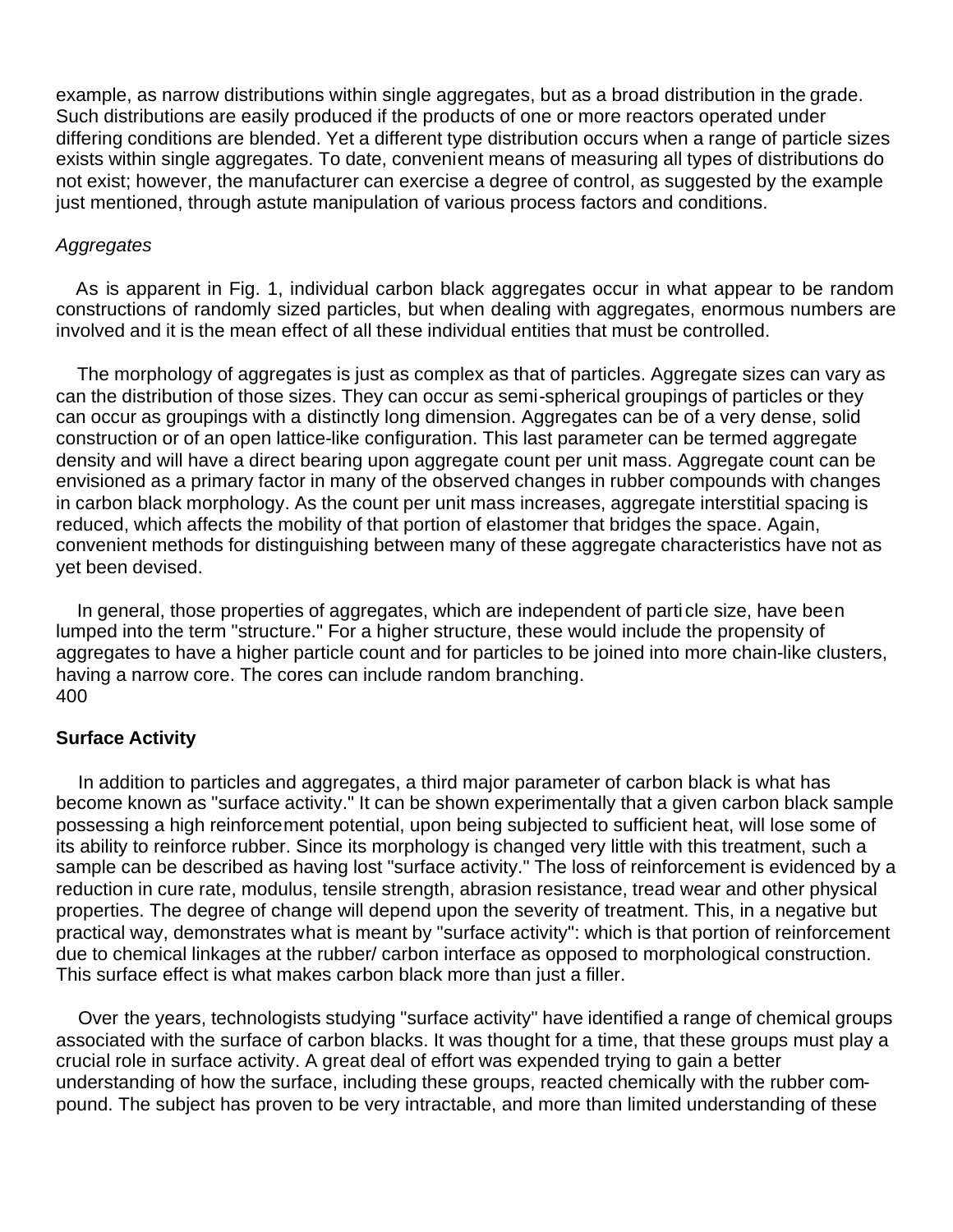reactions has yet to be widely achieved. Practical applications of such work have not materialized in the carbon black industry.

Modern evidence suggests, however, that surface activity is more likely a function of the number of open edged layer planes exposed at the surface along with the associated unsatisfied carbon bonds than it is a function of the chemical groups that might exist there. This theory fits empirical observations with the process.

The carbon blacks that provide the highest reinforcement to surface area ratio are those that have been produced using the shortest reaction time. The evidence is that the immediate precursor of finished carbon black includes a very rough surfaced particle composed of fused microcrystalline arrays. These arrays should first appear joined in a totally random fashion with a large percent of them oriented in such a way that the ends of planes are exposed along with a large number of unsatisfied carbon bonds. This is the most active surface that can be obtained.

It has been demonstrated that with sufficient heat treatment these arrays will rearrange themselves in such a way that the layered graphitic planes will lie with only planes at the surface, thereby effectively satisfying the largest possible number of bonds as carbon-carbon linkages. In fact, thermal blacks exhibit such structure resulting from the extremely long reaction time used to produce these materials. Consequently thermal blacks exhibit a uniquely low reinforcement potential.

In addition to the heat effect, oxidation reactions are an unfortunate fact of life in the final stages of all carbon black production reactions. All these surface oxidation reactions are equally deleterious to the carbon black particle surface.

So there exists a continuum of surface activity delineated by these two extremes and, unless some unusual chemical treatment has been utilized, all carbon blacks can be expected to lie somewhere on this continuum. The best of the modern carbon blacks are produced with much shorter reaction times than has been the historical precedent and consequently exhibit a better balance of properties than the older materials. How far the possible improvement can be carried is dependent upon the expertise of the manufacturer.

# **Fig. 1, Carbon Black Morphology**

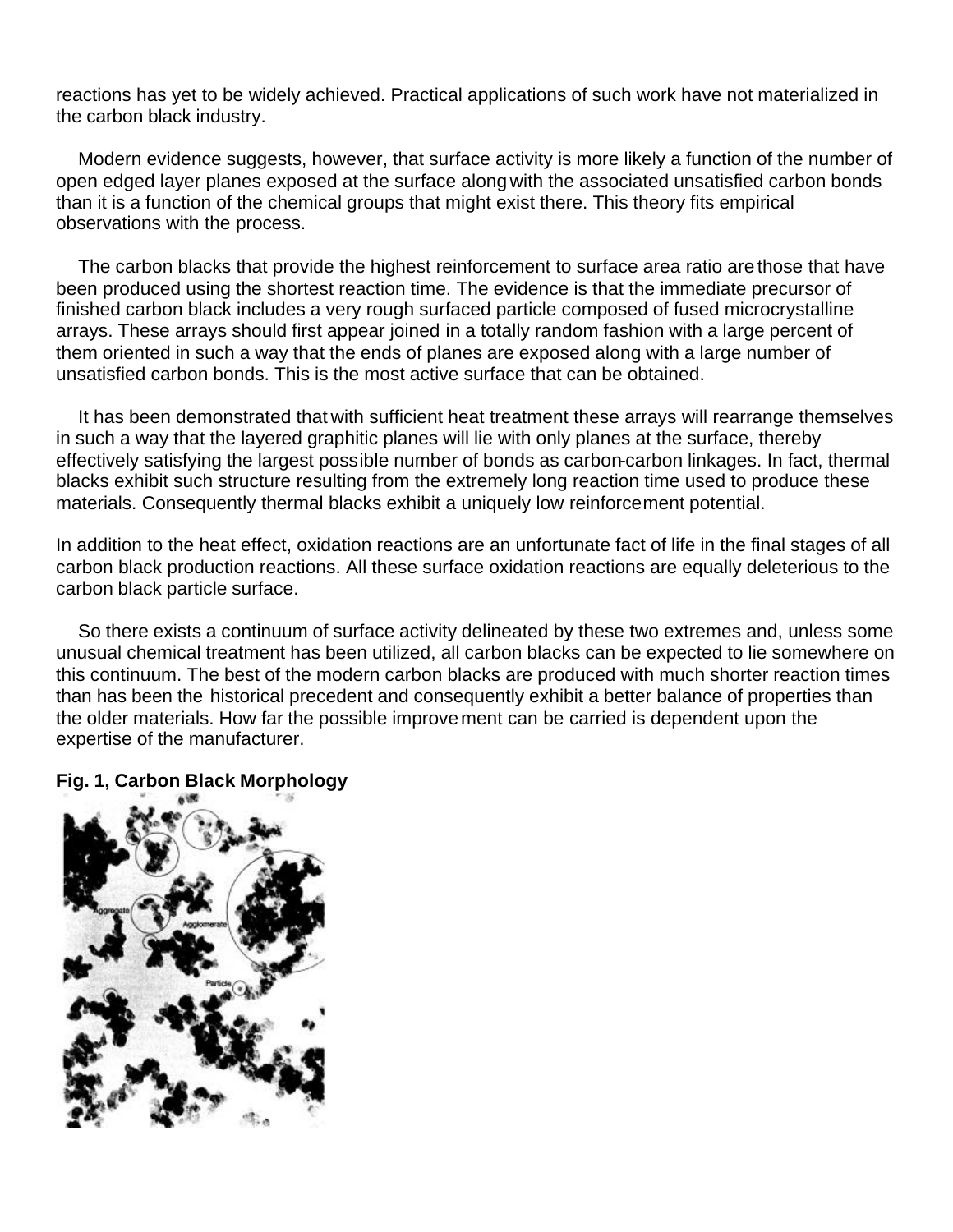# **Agglomerates**

A fourth basic concept is agglomeration. For fundamental reasons, carbon black aggregates tend to coalesce with physical agitation. This propensity for association is the characteristic that allows formation of pellets. In Fig. 1, an agglomerate is also labeled. Agglomerates consist of loosely bound but not fused aggregates.

The degree with which agglomeration takes place directly impacts the ability of the end user to disperse a carbon black in his formulation, be it rubber or some product such as ink. Even with the high intensity ultrasonic agitation with which the sample of Fig. 1 was prepared, complete agglomerate disassociation apparently was not realized. With perhaps the single exception of conductive compounds, ultimate physical properties are achieved only with complete dispersion of agglomerates into their constituent aggregates. In the real world, however, this desirable condition is rarely achieved.

## **Environmental Health**

Carbon black is manufactured in highly specific processes under controlled conditions and differs markedly from soots and other naturally occurring forms of carbon. Most naturally occurring forms of carbon have either a hard, glassy structure or crystalline structures and occur as rather large sharp edged particles when broken down to dust. Such materials generally also have a large hydrocarbon component. Coal and soot from wood fires are typical examples. Both of these must be handled with care due to health hazards associated with long-term exposure to their dusts. These same hazards do not seem to exist with manufactured carbon blacks, apparently because the form of the particles is not a body irritant, the very small size and rounded nature of the particles allow the body, with time, to slough off accumulations of the material. Also, any hydrocarbons present appear to be so tightly bound to the carbon black surface the human body cannot elute them, effectively blocking assimilation.

Based on a large body of studies performed under the auspices of the Carbon Black Industry Committee for Environmental Health, manufactured carbon black can be considered as a nuisance dust in the working environment. Dust protection should be worn if the time weighted 8-hour exposure exceeds 3 Mg/ m3.

## **Nomenclature**

The nomenclature currently used for the rubber grade carbon blacks was instituted by the D 24ASTM Committee On Carbon Black in 1968. It consists of a prefix letter followed by a three-digit number. The prefix, either N or S indicates whether the grade is a (N)ormal or a (S)low curing material. When the system was developed channel blacks were still commonly used and were slow curing. Afterwards, a fifty-fold increase in natural gas price ended rubber grade channel black production. For a time furnace grades treated to emulate the cure characteristics of channel were available. These too have largely disappeared leaving little need for or use of the "S" prefix letter. Consequently, most (if not all) currently active rubber grades carry the prefix "N".

The first of the three digits is used to provide a coarse measure of the mean particle diameter of the grade as determined by electron microscope and expressed in nanometers. The possible particle diameters were arbitrarily grouped as shown in Table 1. Shown also are typical Iodine Numbers for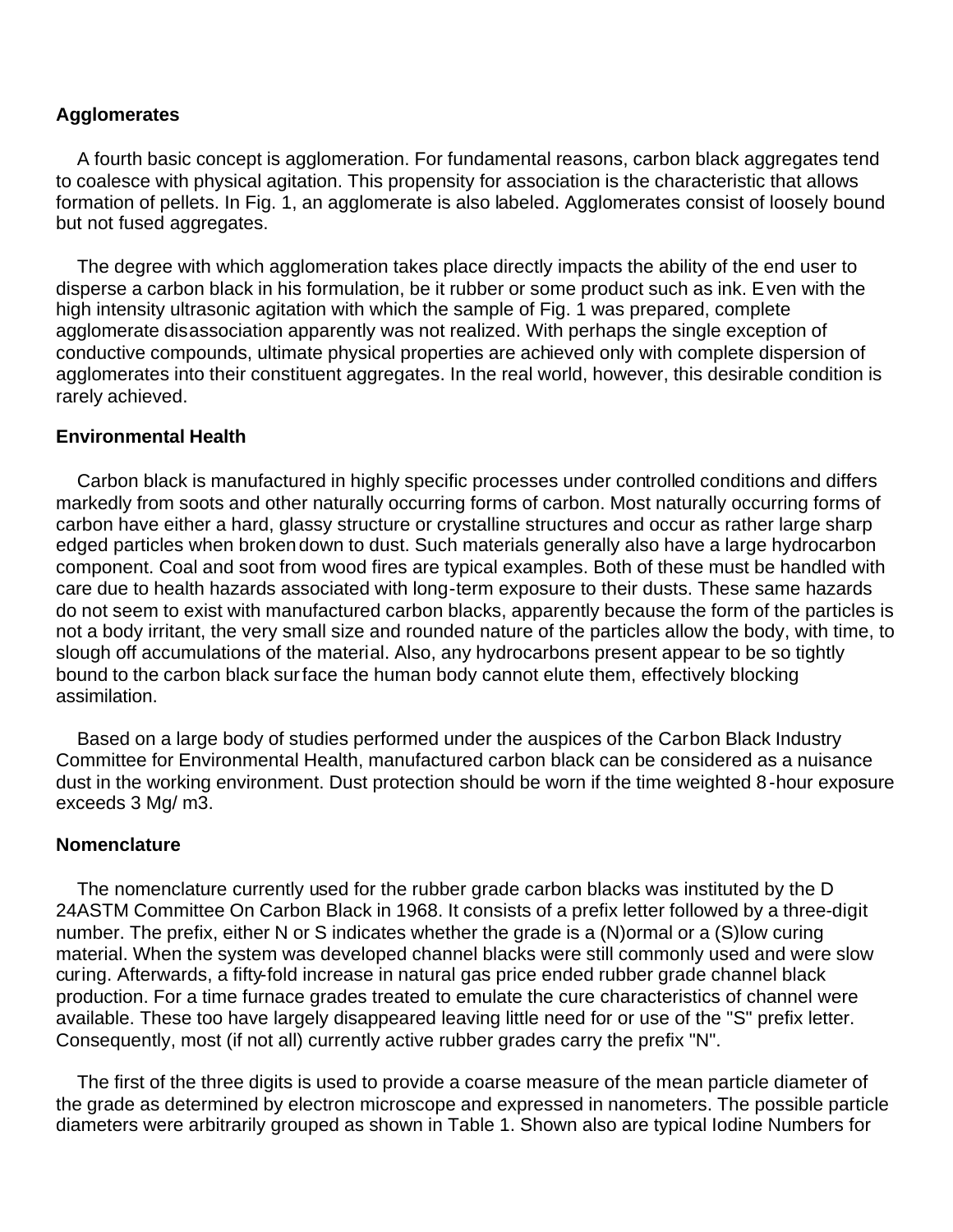each group. In a very general way, both manufacturing costs (prices) and rubber reinforcement potential (abrasion resistance) increase with smaller numbers in the first digit.

ASTM D 24 assigns the second and third digits to new products as the various manufacturers develop them. When a competitor matches a new product it normally carries the same "N" number as that provided the originator. In general, lower structure blacks have been assigned lower numbers; higher structure blacks, higher numbers. However, there are exceptions and structure values are not always proportional to the assigned second and third digits.

This system could perhaps be improved upon, but is a large improvement over the confusion of individual trade names that it replaced.

# **Characterization Testing**

As inferred in the foregoing discussion of the fundamentals, characterization of carbon blacks is difficult based on the complexities of the material. It is made even more so because of the limitations of the standard characterization tests. A key problem is that not a single ASTM approved test defines an exact morphological characteristic. Interactions exist in each with two or more characteristics influencing the results. These limitations allow carbon blacks of very similar specification properties to provide quite different results when compounded in a rubber stock and performance is tested. As a result, rubber data from selected recipes are commonly used in conjunction with analytical properties for specifications. This too has its limitations, with repeatability high on the list. The shortcomings of, or lack of definitive characterization tests lead to what is often called the "black art", meaning simply that the manufacturer of carbon black is forced to use empirically derived information to control the process in a way that assures an acceptable product.

If the carbon black manufacturer is hampered by lack of definitive testing methods, so is the compounder. Carbon black, in many rubber compounds, has an influence second only to the polymer on compound properties and volume cost. If one is to intelligently choose which carbon black(s) to use for the best balance of cost and properties in a product, it is essential to have an understanding of the utility and limitations of characterization data. Table 2 gives an overview of the ASTM methods available for characterizing carbon black.

# **Surface Area Measurements as Estimates of Particle Size**

As previously discussed, average particle size is one of the distinguishing characteristics of any carbon black grade. Since measurement procedures with electron microscopy are both cumbersome and subject to considerable sampling error, indirect methods of assessment are used based on the fact that surface area per unit weight varies inversely with particle size. Resulting from this relationship the industry has standardized on the convention that particle size effects are related directly to surface area. Any sound procedure for surface area analysis can be used. Three methods are currently approved by ASTM D 24 and in order of utilization they are:

# *Iodine Adsorption Number*

Iodine Adsorption is one of the oldest analytical procedures used in assessing carbon black quality yet is still reliable with most carbon black grades. Since the procedure is based on classical "wet" chemistry, care must be exercised when assessing the merits of grades that contain a high residual feedstock component because the residual oil interferes with the wetting of the surface of the carbon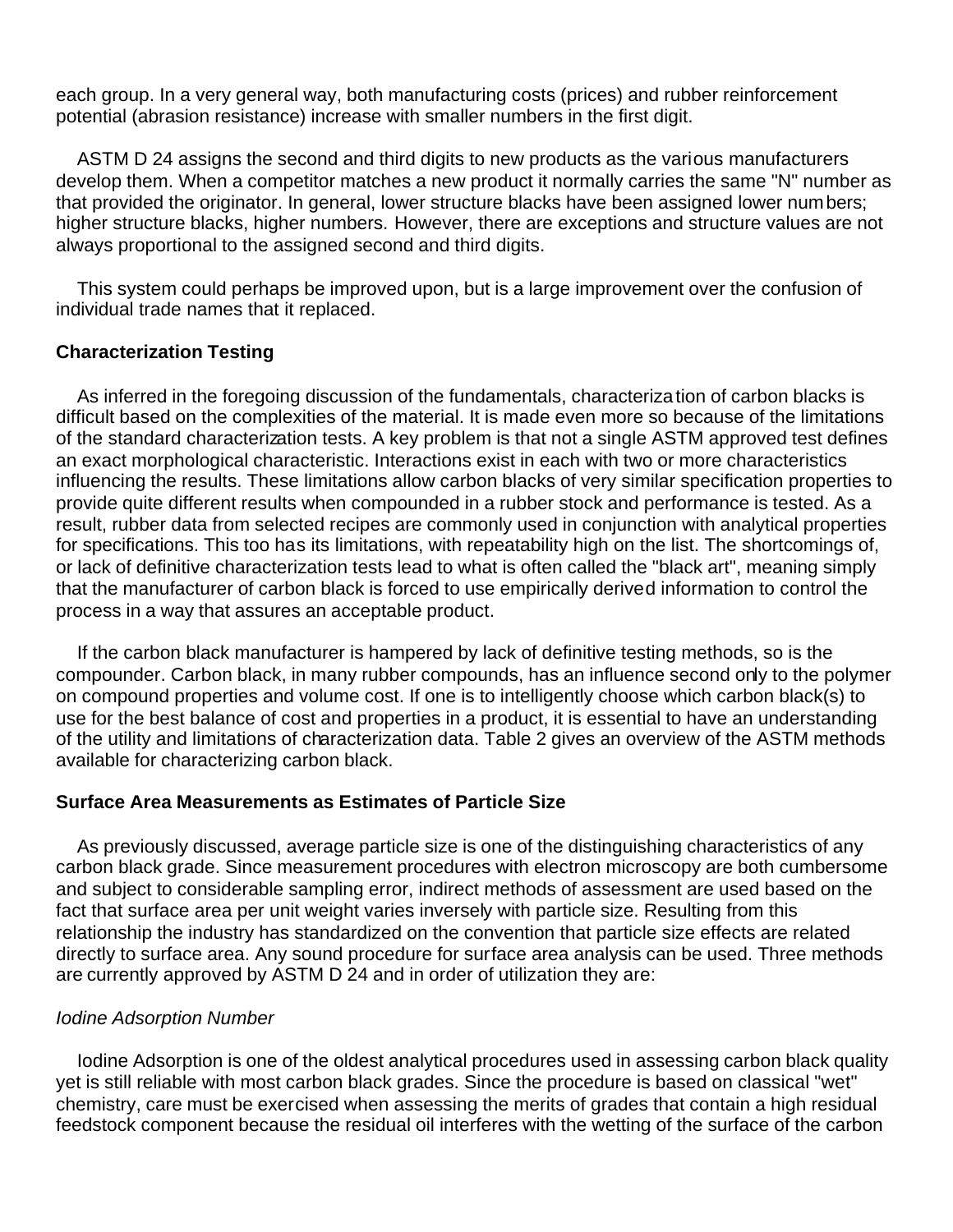black and produces lower than normal values for a given particle size. Such residual material may result from very short reaction times in the carbon black manufacturing process. The net effect is improved reinforcement for a given iodine value. This anomaly was exploited in producing the so called "New Technology" tread blacks of the early 1970's: N339 and N351 are in this group. The coarser furnace blacks, particularly of the N700 series, also exhibit a similar bias. Indications of such deviations may be assessed by examining the toluene discoloration, ASTM D 1618, for low transmittance (high extractables) at both the 425 and 338 nm wavelengths coupled with Nitrogen Surface Area values several points higher than Iodine values.

# *Surface Area by Nitrogen Adsorption*

Most classical grades have surfaces that are relatively "clean" regarding residual feedstock and have not been overexposed to oxidation in their manufacture. For these grades, Nitrogen Surface Area values are very nearly identical with Iodine Number: N330, N347 and N220 are good examples.

For those grades that contain significant feedstock residual, and that includes most of the newer grades, Nitrogen Surface Area is the best indicator of relative average particle size and hence reinforcement potential.

When the surface of the carbon particles is oxidized in the manufacturing process, surface pitting occurs which disturbs the relationship between parti cle size and Nitrogen Surface Area. The interior surface of the pits or micropores can significantly increase the Nitrogen Surface Area leaving the particle size relatively unchanged. Such oxidation is indicative of a very long reaction time for a given particle size and is always accompanied by slow cure rates and low modulus values: early manufacture of N660, N550, and N 1 10are good examples. Since such oxidation results in a loss of carbon yield, few if any, modern rubber grades will exhibit such oxidation. Possible exceptions are extremely high surface area grades of the N100 series.

# *CTAB Surface Area*

The CTAB Surface Area test was designed to overcome both the problems mentioned for the Iodine Number and Nitrogen Surface Area tests, in that the molecule to be adsorbed, cetyltrimethylammonium bromide, is far larger than the nitrogen molecule and is also a very effective wetting agent. In practice, however, the CTAB test is still affected to a degree by hydrocarbon residual and is more difficult to perform than either Iodine or Nitrogen Surface Area tests. Since little or no additional information is gained from that available with Iodine Number and Nitrogen Surface Area, this test has not been universally adopted as a specification value.

## **Structure Measurements**

The second carbon black fundamental is structure. As previously mentioned, carbon black particles tend to fuse together, during the course of the manufacturing reaction, in a rather random fashion to form aggregates.

As with particle size measurements, direct measurement of structure has proven to be impractical if not impossible, therefore, secondary methods of analysis are again utilized.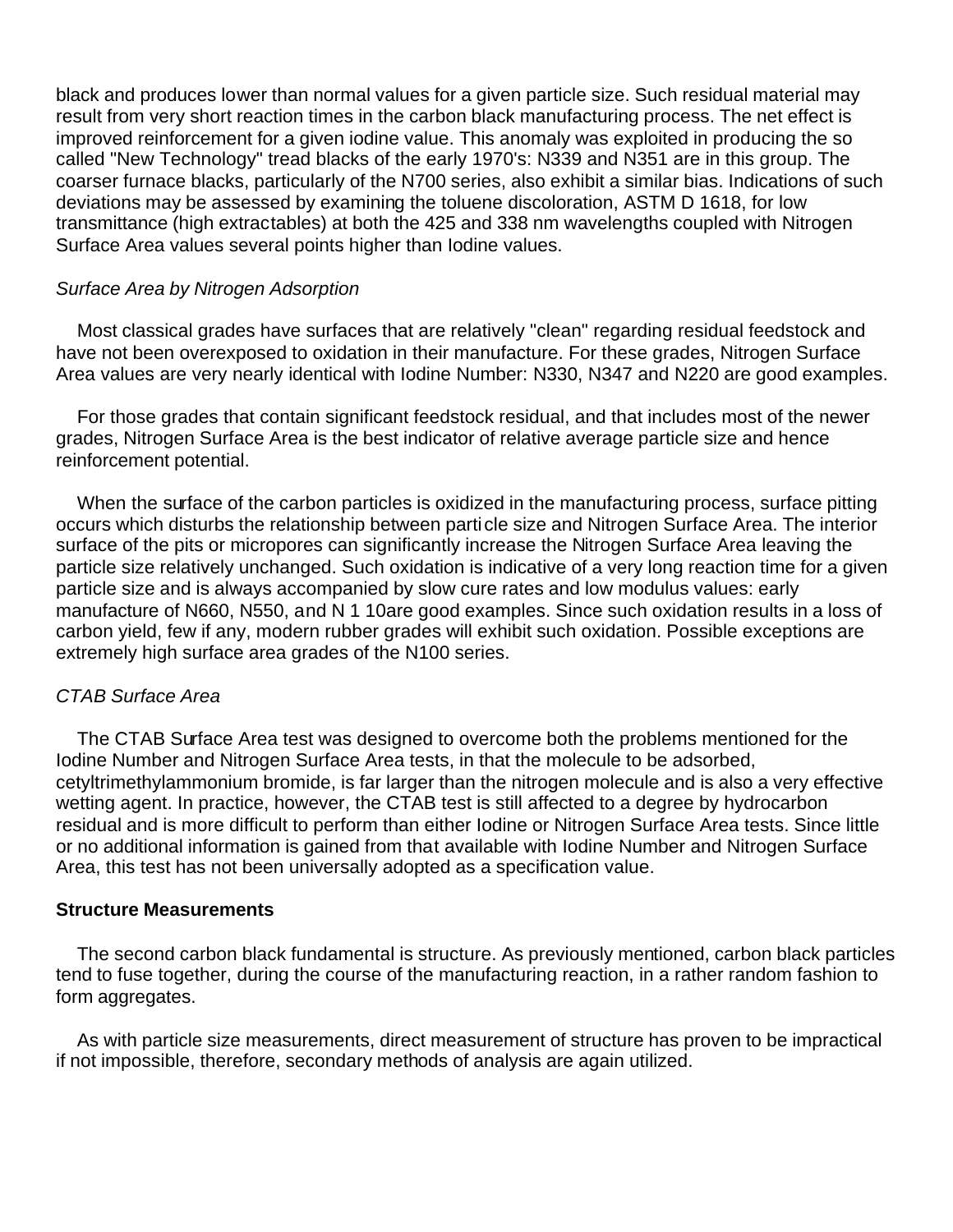# *Dibutyl Phthalate (DBP) Absorption Number*

One of the earliest tests to be devised for carbon black was to determine the relative amount of oil that carbon blacks could absorb. Although the oil used as the absorbate and the end point definition have been changed, oil absorption is still the most commonly used measure of structure. In the current form of test, dibutyl phthalate (DBP) is used as the absorbate and is titrated into a given mass of carbon black as it is worked in a specially devised mixing chamber. As the test proceeds the mixture begins to change from an incoherent solid toward becoming a very viscous paste. During the transition, the machine torque required for mixing increases very rapidly. The end point is defined as attainment of a certain torque value.

# *Void Volume*

As stated above, structure interferes with the packing of aggregates creating voids in the carbon black mass and a consequent decrease in apparent density. For the past 25 years or so this density change with structure has been recognized by carbon black technologists and attempts to use this relationship as a basis for developing a suitable measure of carbon black structure have been attempted by several with some degree of success. The generally proposed scheme is to measure the apparent volume under a specified pressure, followed by subtraction of the assumed volume of solid carbon. Most schemes appeared to offer promise as test procedures although ASTM has adopted no standard. At the time most of this work was done the mechanical aspects of the apparatus were very cumbersome. Now, however, electronic load transducers and micro computers allow design of very cost effective test apparatus, and have created renewed interest in this measurement scheme.

# *DBPAbsorption Number of Compressed Samples*

It can be observed that DBP values will decrease in nearly all cases if mechanical work is applied to carbon black samples. Apparently, such work progressively breaks the bridging occurring between particles beginning with the weakest. It has been postulated that some of the bridges are so weak, in fact, as to be vulnerable to breakage or disruption in the process of being dispersed into a rubber matrix. These "weak" elements of structure lead to what has been called "transient structure," that is structure measured with the DBP test but not extant in the final rubber compound. Such structure again arguably leads to discrepancies between DBP data and measured compound properties.

In order to more closely approximate the structure remaining after mixing, a test was devised wherein the carbon black sample is compressed four times at 24,000 psi prior to the normal DBP test procedure. Whether the DBP or the CDBP (compressed) procedure better predicts rubber compound properties is still debated. However, the procedure does discriminate between carbon samples and doubtless the inclusion of both DBP methods in quality specifications has led to more uniform carbon blacks from both single and multiple sources.

# **Aggregate Size Measurements**

As previously discussed, carbon black aggregates are synonymous with particles to the rest of the scientific community. Any method for testing particle size of solid materials that will measure accurately in a range from about 10 to 500 nanometers can be used to measure aggregate size. Two methodologies are being used in the industry for these measurements. One is a variation of classical sedimentation using an ultracentrifuge, wherein the rate of settlement is a function of the particle size.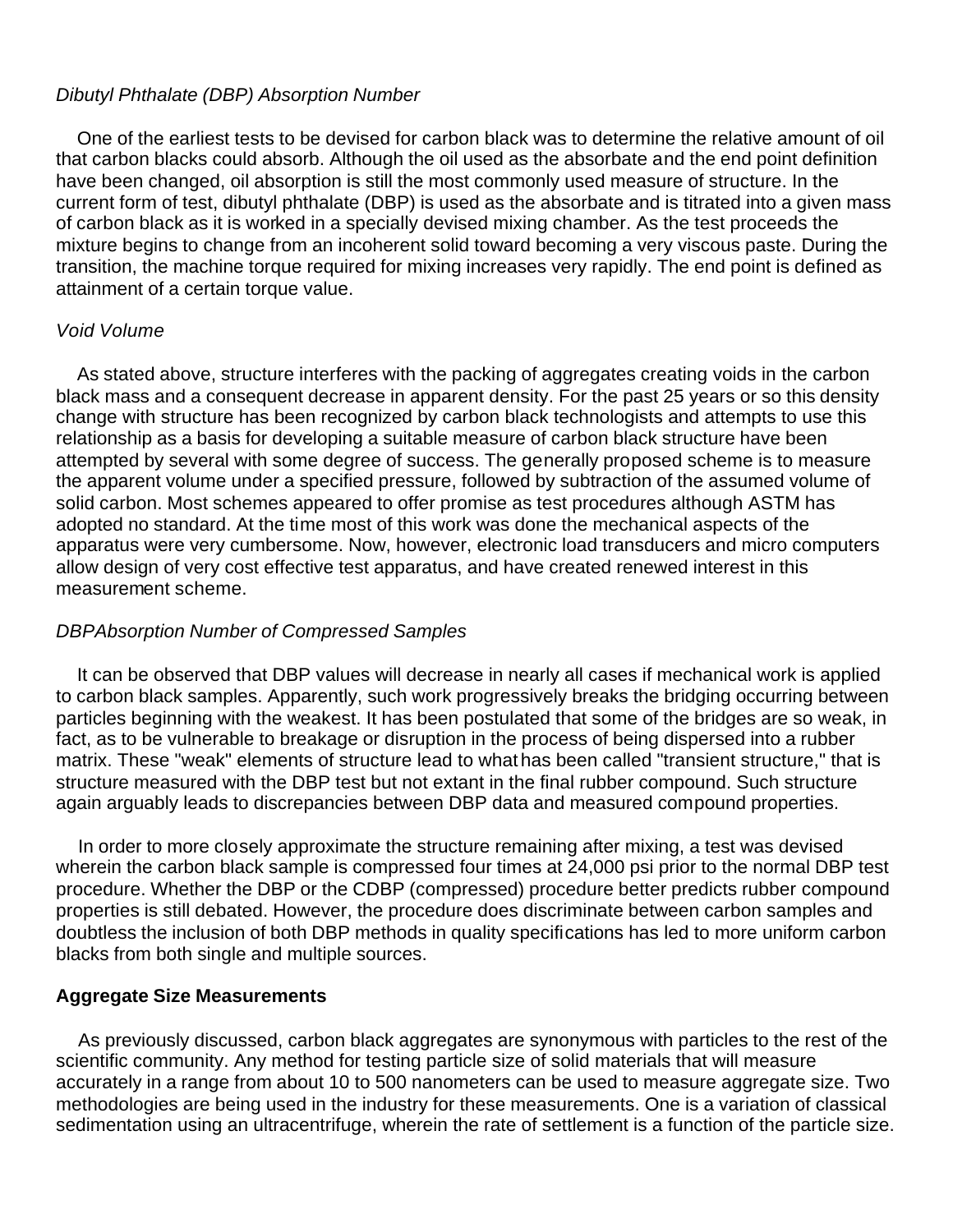The other, less dirlable. The light scattering devices are very easy to use, are fast, and the average values are very reproducible but they do not measure aggregate size distribution with the definition provided by the ultra centrifuge techniques.

To date there are no standard ASTM methods for aggregate size measurements with carbon black and no size standards exist. Since any method used must make assumptions regarding shape, density, and degree of dispersion levels obtained, level of results from the different instruments may vary considerably; however, comparisons using a given method can still be of value in assessing the relative merits of products in any particular group.

## **Indirect Measurements**

# *Tint Strength*

Since carbon black was first used as a pigment rather than reinforcing agent, it was soon discovered that certain carbon blacks produced a deeper black tint than others. No doubt this observation led to the development of a procedure to test this property, as an aid in developing more uniform pigmented products. As carbon black began to be used in rubber, systematic changes in rubber properties with tint strength were noted and control of tint strength of carbon black for use in rubber was developed as well.

The first methods depended upon dispersing zinc oxide and carbon black into linseed oil thereby producing a typical gray paint and comparing the degree of jetness developed by the different carbon black samples. The carrier liquid has been changed and the value now read electronically, but otherwise it is the same test used from the very earliest times and the data developed still correlate well to the reinforcing properties the carbon black imparts to the rubber compound.

Modern carbon black theory relates tint strength inversely to aggregate diameter. In an unpublished study, comparison of measured tint strength to mean aggregate diameter values across a broad range of carbon black parameter suggested that most (about 90%) of the variation in tint strength was accounted for by variation in mean aggregate diameter. Still, tint strength is very highly indicative of ultimate reinforcement potential, which in many instances, is not indicated by other accepted test methods including aggregate diameter.

# **Indicators of Surface Activity**

No direct means of surface activity measurement exists. Two relatively simple indicators, however, are available for oil furnace grades particularly tread grades. One is to subtract the Iodine Number from the Nitrogen Surface Area. The very highly active carbon black samples will normally give a positive number which, depending upon the surface area level, can be as much as 10 to 15 units or even more. As NSA minus Iodine becomes negative, rubber reinforcement can be expected to progressively deteriorate. The second indicator is the Toluene Discoloration Test.

# *Extractables, Toluene Discoloration*

From the time of the very earliest carbon black production it was noted that completeness of reaction could be judged by the depth of color of the solvent after performing an extraction on a sample of carbon black. During the early days of oil furnace production, reactor control was monitored by a simple chloroform extraction followed by a colorimeter reading. The commonly chosen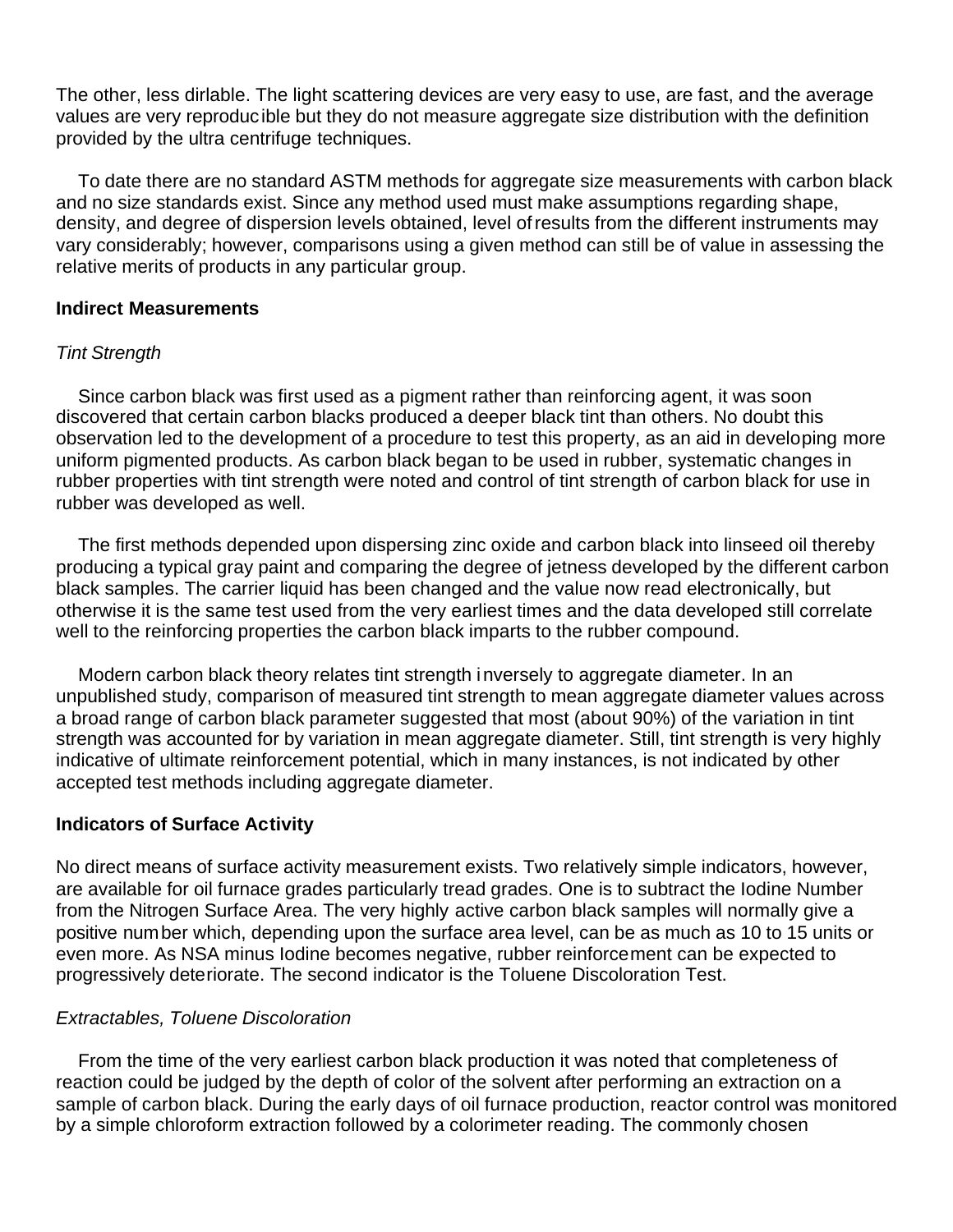colorimeter filter produced a wavelength of 425 nm. Later this test became a way for consuming industries to judge the likelihood that feedstock residual from the carbon black might migrate into adjoining stocks, for example from a tread stock into a white wall extrusion. It therefore, became a common specification property with minimum values above 85 generally being specified. With the advent of solvent exposure restrictions the solvent has been changed to toluene.

Studies of extractables with scanning spectrophotometers indicate that absorption peaks also occur at shorter wavelengths. A significant absorption occurs at 338 nm and is measurable with relatively inexpensive apparatus. If, while manufacturing a carbon black, the reaction time is short for a given surface area, a low reading will be obtained at this wavelength which can approach zero and still meet 425 nm specifications. Carbon blacks that exhibit low percent transmission values at 338 nm will usually be found highly active, having been subjected to minimum heat treatment and oxidation.

## **Pellet Properties**

In its fluffy form as it originates at the carbon black reactor, carbon black agglomerates easily with agitation. This propensity is employed in the formation of pellets from the fluffy material, In the most common method called the "wet process", the fluffy black is mixed with water, followed by high speed agitation as a mass to form pellets and then passed through a dryer. With this method pellets are formed which for most rubber grades are too soft for bulk rail shipments. For these grades, a binder containing a sugar component is commonly premixed into the pelletizing water. Moderate usage is necessary because such binders can create very hard, tough pellets.

Although pellet properties are not used as a guide for choosing the grade of carbon black to be used in a given compound, depending upon the mixing characteristics of the compound, they can certainly have a direct bearing on the achievement of ultimate properties and upon batch to batch uniformity.

## *Individual Pellet Crush Strength*

Pellet crush strength, or pellet hardness as it is commonly termed, is a simple concept but as indicated by the repeatability estimate, is one that is difficult to define, specify, and measure with precision. There are several sources of variability that methods to date do not address well.

Microscopic examination of typical carbon black pellets will quickly demonstrate that they are far from being round. This means that when crushed on a flat plate there will be a variable supporting footprint depending upon the specific shape of the individual pellet being examined. Consequently a range of values can be expected even with pellets consisting of the same mass strength of the internal carbon matrix and of the same size. It is the strength of this internal carbon matrix on which dispersibility in rubber depends. Technicians are instructed to choose the most spherical pellets. This leads to operator bias and can also lead to a "hard" bias since a binder is used to increase the hardness of most carbon black pellets and binder influences the sphericity of pellets.

For pellets of the same internal matrix there is a direct relationship between size and hardness; therefore, pellet size must be specified when discussing pellet hardness. It is common to specify the cut between two screens to narrow the range of pellet sizes to an acceptable level. Pellets that pass through US # 12 sieve and are retained on a US # 14 are widely used. Even with this narrow cut, the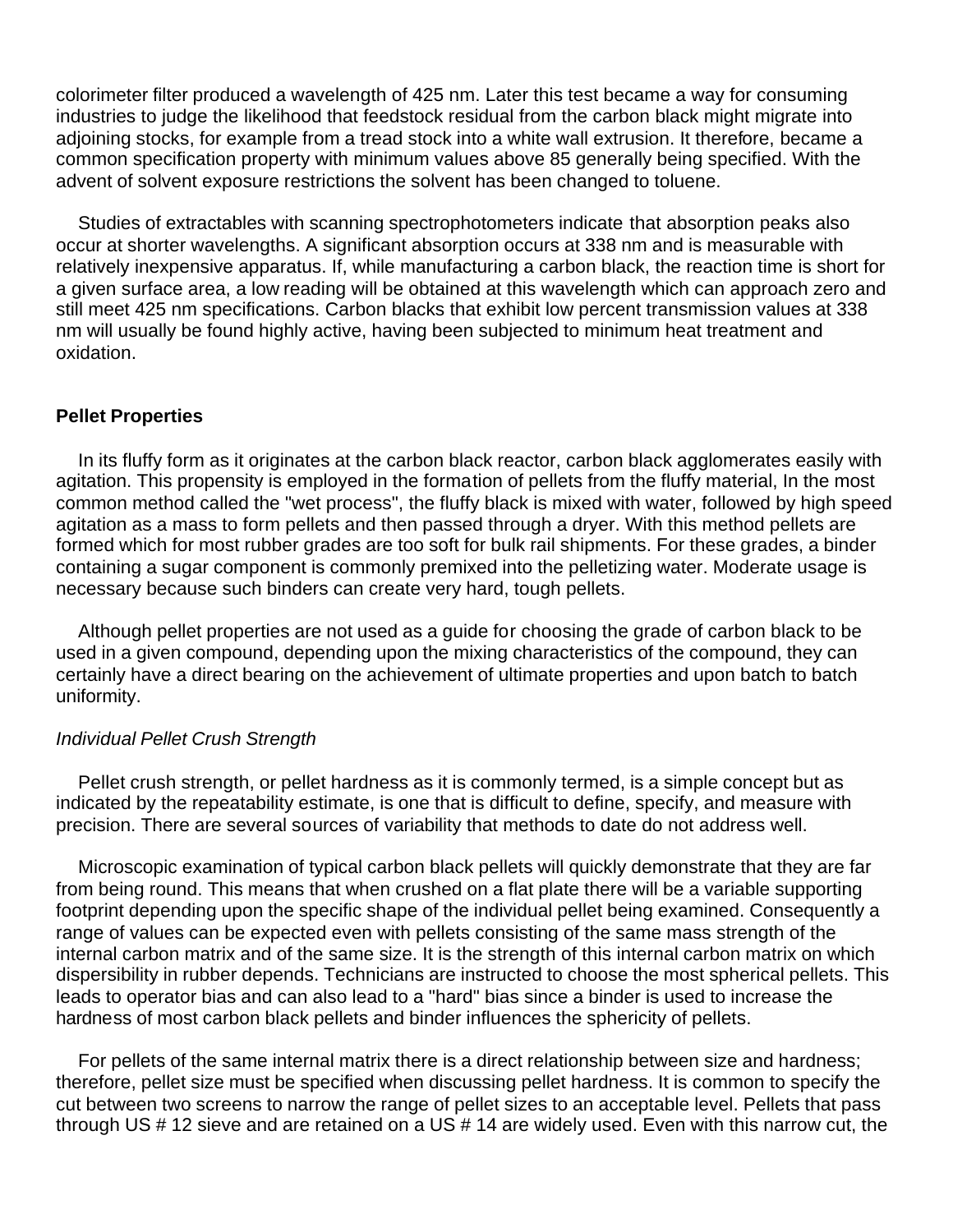range of possible diameters can account for  $\pm 6$  grams at an average hardness of 40. This, no doubt, contributes a great deal to the poor repeatability estimates for this procedure.

Recent work has demonstrated that the speed with which force is applied to a pellet during the crushing test influences the test value significantly. With the current apparatus this speed is operator controlled and very difficult to maintain with precision. Directed toward elimination of the operator altogether, several groups are currently developing new methods of carrying out the actual crushing in which the rate of force application is totally machine dependent. To date none of these has become standard.

Sampling error is another implacable factor. The ASTM procedure calls for crushing a total of 20 pellets from which the high and low are picked and the average calculated. These 20 pellets are expected to represent the average of those in a sample, which in the case of a hopper car shipment, may total 25 trillion pellets. Also, the test is destructive and results can never be exactly repeated under any circumstance.

Regardless of the testing deficiencies mentioned, pellet hardness as it relates to the strength of the internal matrix of the pellet has an important bearing on dispersibility of the carbon black in a compound. Hardness becomes critical if the viscosity of the compound is low or if plasticizer oil content is very high. Typical problem compounds are butyl tubes, low durometer low cost EPDM extrusions, and extruded sponge. Such compounds may require a pellet hardness of less than 30 grams maximum (through 12 on 14). A dilemma can develop if the bulk handling equipment at the consuming plant is aggressive toward pellets because such soft pellets break up very easily into fines. Thirty grams average is softer than most bulk handling systems can tolerate and levels of 45 to 60 are more common for bulk consumers.

## *Carbon Black, Pelleted - Fines Content*

Sampling error can again influence repeatability since fines tend to segregate in bulk handling equipment, especially when flowing in and out of storage tanks. Non-uniform pockets of fines can randomly form which are difficult to find.

Fines in carbon black are undesirable for several reasons, not the least of which are the associated housekeeping problems usually accompanying dusty material. Variable bulk flow characteristics are associated with higher fines content and this can create non-uniform discharge problems in automatic weighing equipment and consequently poor batch uniformity. Dust tends to coat the internal surfaces of mixing equipment preventing immediate wetting of the metal surface with the polymer and slowing the progress of the mix. Apparently dust pockets can form in the mix, which are harder to disperse than pellets and can lead to unsatisfactory dispersion, depending of course upon the compound and mixing equipment.

## *Carbon Black, Pelleted - Pellet Attrition*

Poor pelletizing and poor control of drying processes can create high attrition values in pellets which in turn lead to rapid fines build-up in handling systems. Fines content can be low as shipped as a result of either a sound process or from fines removal prior to shipment, but if attrition is high the consumers' bulk handling equipment can still create enough fines to cause problems. Generally, attrition values of 1 % or less are excellent and up to 3% adequate for most bulk handling installations.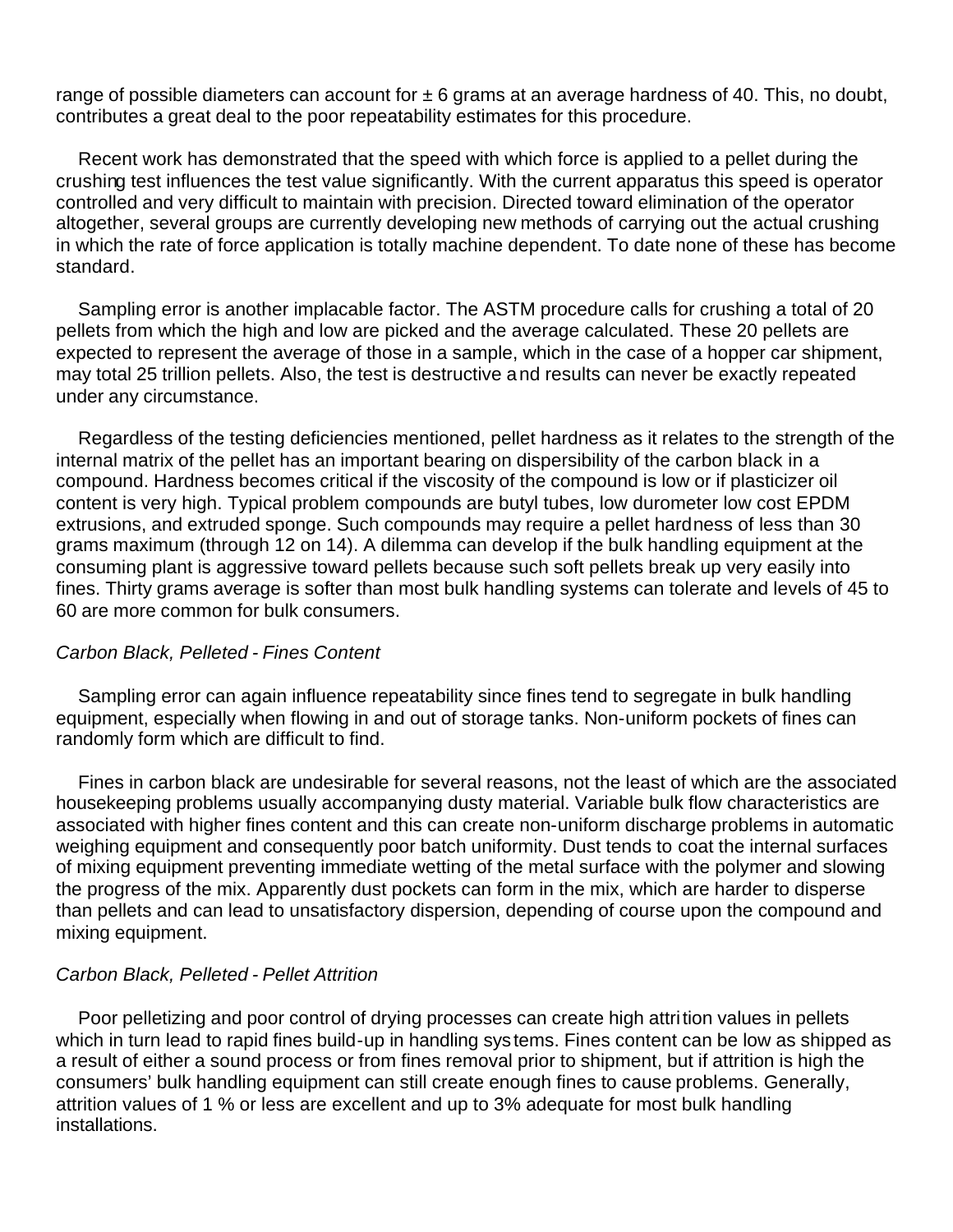## *Pour Density* of *Pellets*

Pour density is listed as a pellet property which it is to an extent, but only within the narrow range of structure represented by a single grade. However, across a range of grades and even within a grade specification, pour density also varies inversely with structure. As indicated by their correlation coefficients, structure, as measured by DBP Absorption, accounted for about 9396 of observed density variation in a recent unpublished study. Included in the study was a group of 150 experimental samples encompassing a broad range of properties produced at a single location.

The pelletizing process influences density in two major ways: First an increase in the unit work applied in the pelletizing equipment squeezes the aggregates into more compact mass displacing water in the process. After drying, this leaves less void within the pellet and an increased density. However, this increase in work also results in a decrease in structure as measured by the DBP Absorption test, again demonstrating a clear relationship between struc ture and density. If the manufacturer, at this point, adjusts reactor operations to bring DBP Absorption back to the original target value while leaving the increased work in place, the density can be expected to decrease from the level obtained with the increased work but to remain higher than the original value.

The second effect of the pelletizing process on pour density involves pellet size distribution. It is a long established principle that with spherical objects, a broad range of diameters will pack more densely than will spheres of the same diameter. This same phenomenon is exhibited by carbon black pellets; however, examination of the size distributions of a large number of carbon black samples indicates that distributions among grades, plants, and suppliers are remarkably similar and this impact on density can be expected to be small, except perhaps where an unusually high fines content exists.

Density exerts an economic impact on shipping and storage costs, since with bulk grades these costs are, to an extent, based on volume. The lighter materials are associated with higher costs and higher densities are therefore economically desirable. However, outside a range of about  $\pm$  1.5 lb/ft3, density is a function of other specification properties (e.g. DBP) and not independently controllable by the manufacturer.

# **Compounding With Carbon Black**

Compounding with carbon black usually comes down to two fundamental decisions: the choice of carbon black grade and of loading. The variety of ways the balance of properties can be modified by the compounder with these parameters is nearly unlimited. These two decisions will depend upon the properties required in the final product. Sometimes these requirements are very well defined but in many instances the compounder is faced with making his own judgments as to the suitability of any given compound for a given purpose. Since carbon black has such a major impact on the ultimate properties of a compound, the success of the rubber product may well depend upon the skill of the compounder in manipulating these two factors.

# *Choosing the "Right Stuff'*

When choosing a carbon black grade, one must recall that the fundamental characteristics of carbon blacks are particle size and structure level. These will differentiate between most grades and also influence compound properties more than other characteristics. Table 3 provides a list of grades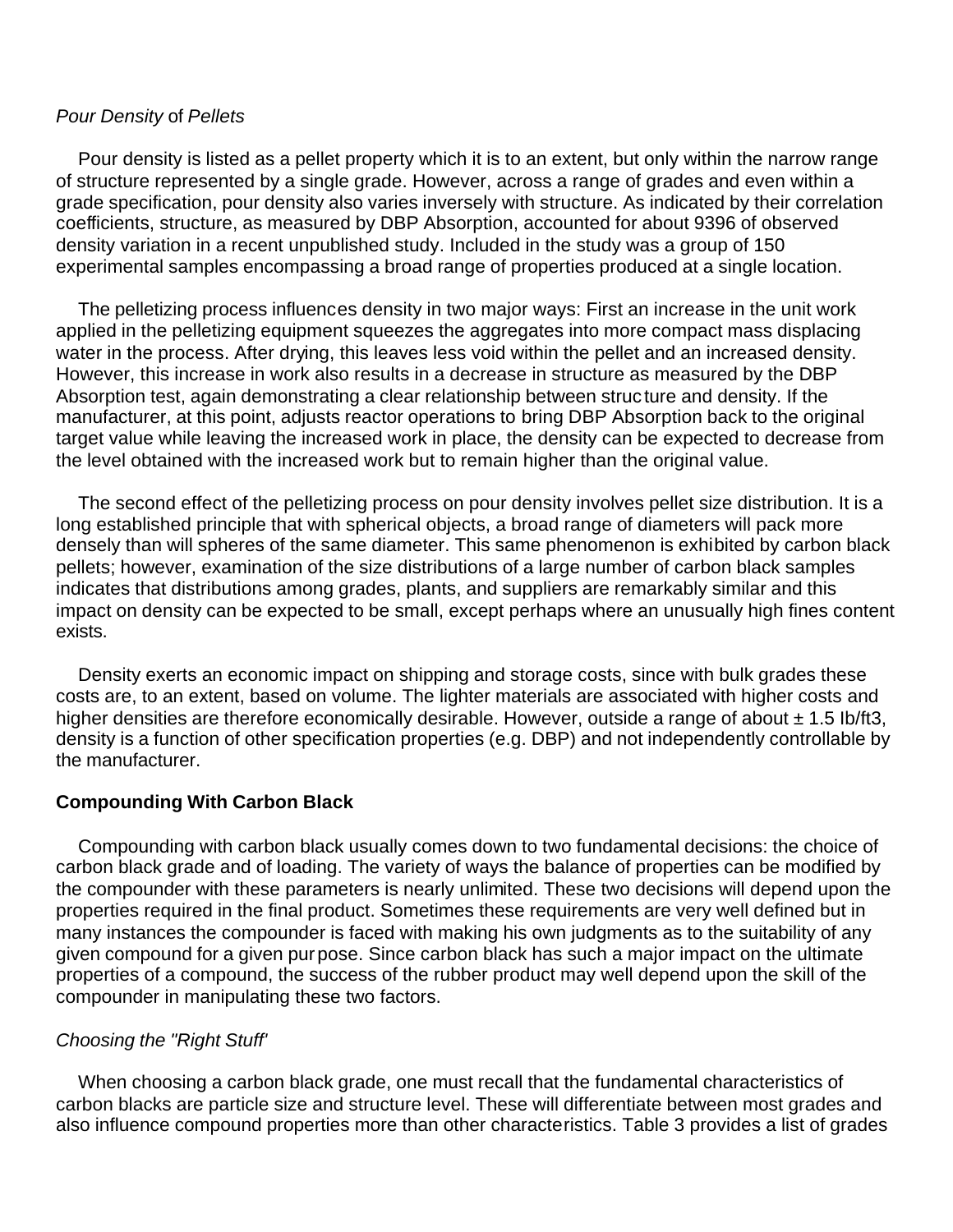commercially available to the rubber industry at the time of the writing of this article. Included in the table are typical iodine numbers and DBP values which are most generally used to assess the particle size and structure of rubber grade carbon blacks.

This mix of grades has evolved over time as needs of compounders have been identified. It covers the large majority of compound requirements very well, but all grade possibilities are by no means exhausted. Innovations are constantly under evaluation as possible new products to bring into the market place and most carbon black suppliers have contributed innovations when market volume appeared sufficient to justify an additional grade. Open discus sion with carbon black suppliers regarding required properties are often fruitful, resulting in suggestions for alternate grades or even the development of a new grade. Such discussion allows suppliers to keep pace with new demands placed on rubber products as they evolve.

## *Choosing a Particle Size*

Among the commonly used fillers and reinforcing agents, carbon black offers the most potential reinforcement. However, there is such a broad range of grades available that there are areas of overlap with other materials such as the kaolin clays and precipitated silicas.

Since particle size or surface area is the primary determinant of reinforcement perhaps the logical starting point in choosing a carbon black is to assess the level of reinforcement which will be required and based on these considerations pick a surface area range with which to start. Compound requirements such as tensile strength, abrasion resistance, tread wear and tear resistance must be considered, bearing in mind that as these properties are improved by choosing a higher surface area, other changes occur: viscosity and compound cost will increase while dispersibility and "snap or feel" as indicated by rebound and other dynamic properties will be reduced. Referring again to Table 3, typical types of compounds in which each grade has found application are also listed. Consideration of the general harshness of service for these typical applications can serve as a guide for the surface area level likely to be required of other potential rubber products.

To illustrate rubber property changes that occur with particle size, a group of carbon blacks encompassing the available range of iodine numbers has been tested in a simple SBR compound, shown as recipe A in Table 4. Major rubber properties have been assessed and values are shown in Table 5. Grades tested are shown ranked in descending order of iodine value.

It must be recognized that the levels of these properties will change depending upon other compound components, basic of which is the exact elastomer being used in the compound. Fortunately for the compounder, ranking reversals of carbon black grades for any particular property rarely occur when other compound components are changed. For example, if carbon black A has a higher modulus than carbon black B in a given compound and the

polymer is changed, black A can still be expected to have the higher modulus after the change.

## *Choosing a Structure Level*

The second parameter one must choose when deciding what carbon black grade to use is the structure level.

Carbon black structure as indicated by DBP absorption inhibits the elasticity of a compound in much the same way as reinforcing steel inhibits the elasticity of reinforced concrete. Essentially spherical aggregates loaded in a compound will inhibit the elasticity of a compound to a degree, but when these aggregates have a certain shape factor, that is have a long dimension, they act as if they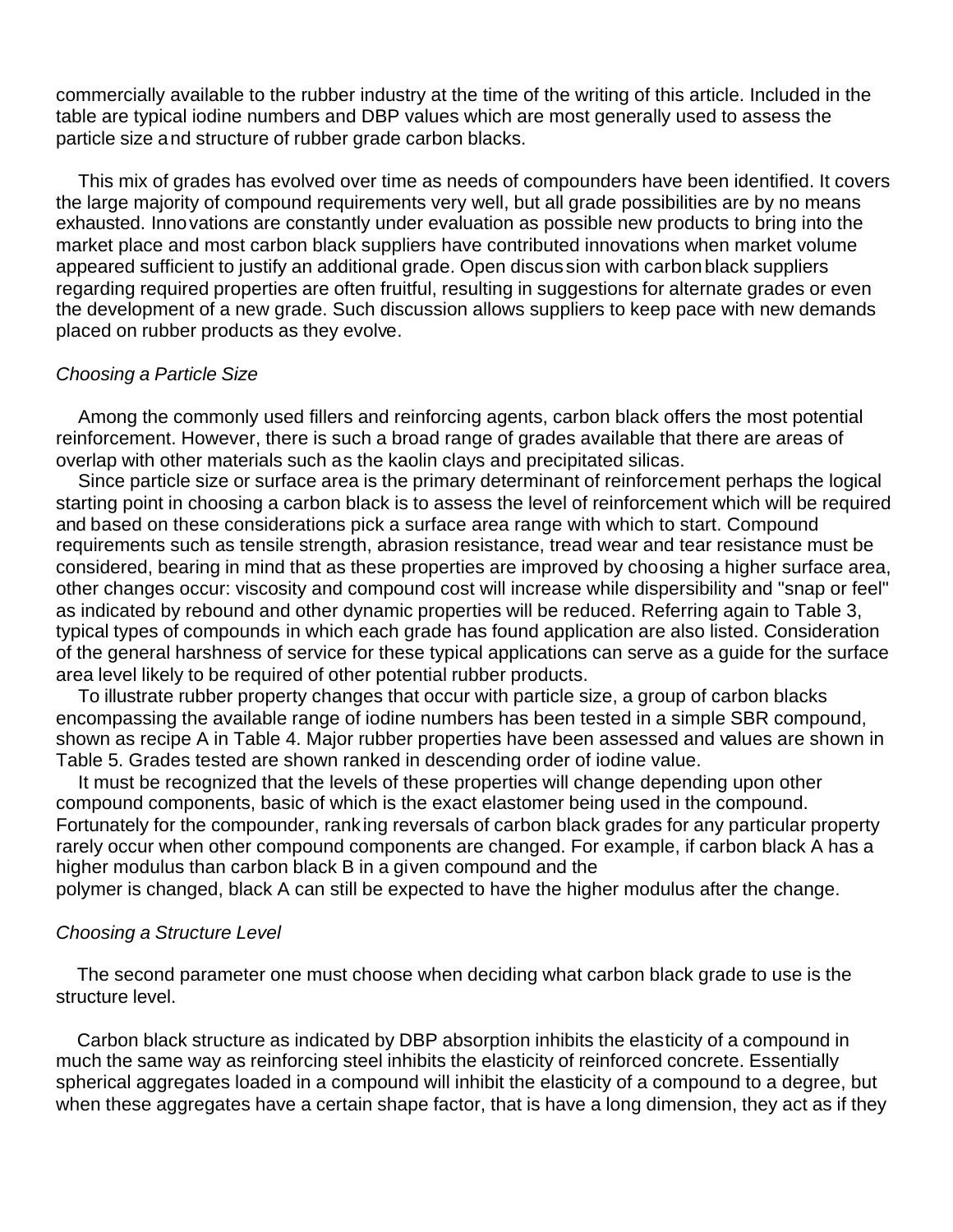were very short fibers and interfere with the elastic mobility of the polymer in which they are dispersed. This stiffening effect is, therefore, more pronounced with structure than with particle size.

Increased structure manifests itself in many related ways: viscosity, modulus, stiffness, hardness, conductivity, and dispersibility are all increased while extrusion surface imperfections and swell, and tear strength are decreased. As a general rule, increased structure has little impact on compound costs since high and low structure blacks are usually priced similarly. Fig. 2 presents graphs showing trends that can be expected when structure is changed at a given particle size. The carbon blacks used in these illustrations were experimentally produced samples controlled to  $92 \pm 2$  lodine Number and serve well to demonstrate structure change. The recipe is the same as used to illustrate changes with particle size.

Occasionally compounds are too soft to disperse adequately the most common carbon black grade of a required surface area. In such instances, it is often possible to change to a higher structure, perhaps at a slightly reduced loading, and achieve an improved balance of reinforcement and dispersion. This technique has led to increased utilization of the finer grades in rubber products. Most of the newer fine grades are of a high structure level and the trend is to even higher structure levels.

#### *Compounding to a Given Hardness*

Many commercial rubber compounds are developed to a given hardness specification. Since hardness changes with both particle size and structure, changes in carbon black grade are usually accompanied with adjustments in carbon black and/or plasticizer loading. Choosing the optimum balance in carbon black and plasticizer loading can be a time consuming process since nearly every compound property, as well as compound volume cost, is affected to some degree by these two factors.

A useful exercise is to design an evenly spaced grid covering the possible carbon black and plasticizer loadings of interest, then mix and test each resulting compound. Since compounds respond to changes in these two ingredients in mathematically predictable ways, development of isopleths or even equations for each property is therefore possible. Such graphs provide an immediate understanding of possible trade-offs and promote fast, accurate optimization.

Graphs from an example of this type of compounding study are provided in Figs. 3 and 4. The specific carbon black shown is a low hysteresis grade having an Iodine Number of 80 and a DBP Absorption Number of 132. The compound is a **typical SBR/NR/BR** tire tread formulation as shown as recipe B in Table 4.

If the graphs are examined carefully, it becomes apparent that adding carbon black and pasticizer oil in increments such that the hardness remains a constant can provide a tool to reduce compound volume cost with minimum deleterious effect on other properties. This technique is widely utilized. Note that if a hardness line is overlaid with modulus, for example, the result is almost a constant. Some properties are shown to form a peak. Abrasion resistance as measured by tread wear is an example. Depending upon where the exercise is initiated it may be possible to decrease compound costs and even obtain improved properties by studied manipulation of these two variables.

Another typical compounding exercise is to examine an existing compound for possible cost savings while maintaining other factors. Sometimes a change to a higher structure carbon black makes an easy improvement. This is accomplished by taking advantage of the hardness increase,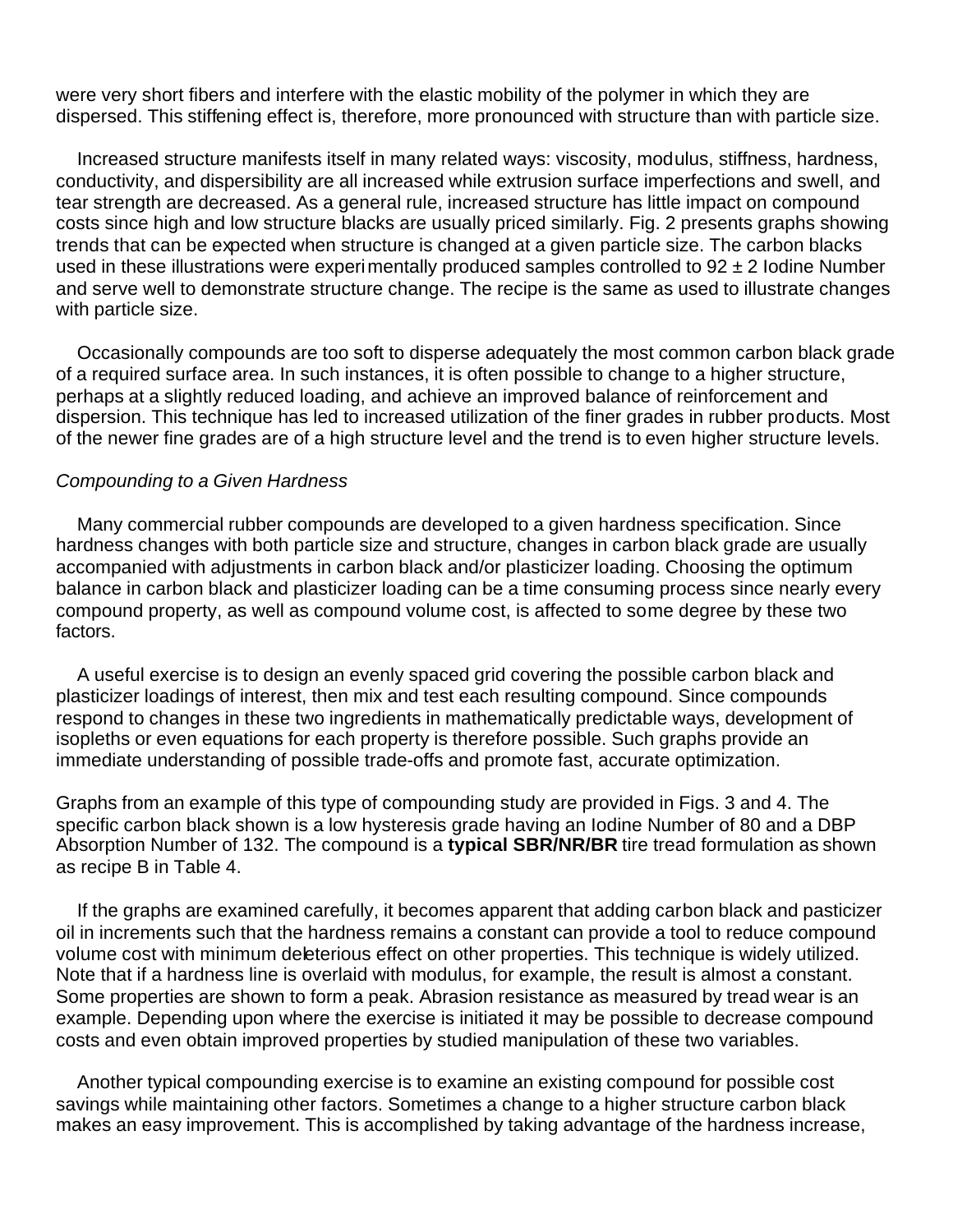which is then offset with added plasticizer. Higher structure carbon blacks have the capability to absorb the incremental plasticizer with little detrimental effect on other properties and the net change is simply a reduced cost. Because of this compound cost advantage, consumption of high structure carbon black grades has steadily grown over the past twenty years or so and now, as a group, represents the major volume. In contrast, trying to gain a cost advantage utilizing the hardness increase due to a decrease in particle size is seldom successful because most properties, as well as carbon black price, change very rapidly with particle size.

## **Processing Carbon Black Loaded Compounds**

Just as the carbon black grade chosen for a given compound can have a very large influence on the properties of that compound, it can also have a very large impact on the methods used to process the compound. The two processes particularly sensitive to the grade of carbon black are mixing and extrusion. In fact, often problems with these two processes will materially influence the decision regarding which grade to ultimately use.

## *Mixing*

In order to achieve the full potential of any rubber compound a high degree of dispersion of the ingredients in the polymer matrix must be realized. This sounds easy but it is not always so, especially when mixing time is important. Since the primary mixer can be the major factor limiting plant capacity, mixing time is nearly always an important consideration.

With carbon black there are three key properties that significantly influence dispersibility: particle size, structure and pellet hardness. The degree of difficulty in achieving suitable dispersion becomes worse as both particle size and structure are decreased. In fact, exceedingly poor dispersibility has prevented the commercialization for use in rubber of very fine, low structure carbon blacks even though the properties they could provide would otherwise assure a market for such a grade.

The best mixing technique to use in any given situation depends upon so many factors that generalizations are difficult to draw. A rule of thumb is like the old sailors admonition "any port in a storm" or whatever works! Nevertheless, certain trends are observable. For any carbon black grade and polymer system a certain minimum batch viscosity must be achieved for a given length of time in the mixer to obtain a given level of dispersion. Trade-offs between time and viscosity are possible. Increasing levels in these two factors can be expected requirements as particle size and structure decrease if adequate dispersion is to be maintained. For example, with the thermal blacks, which have uniquely large particles, very good dispersion is readily attained in nearly any compound. In contrast, reaching the same dispersion level with N110, which has very fine particles, can be very difficult and may require as many as three or more passes through the mixer.

Certain situations tend to prevent attainment of one or another of the two necessary conditions. A low viscosity polymer can prevent obtaining the necessary viscosity with the carbon loading used. In such an instance, the carbon black loading can be increased to achieve the dispersion followed by an addition of polymer in a second pass to realize the desired final loading. Perhaps a better trade-off would be to simply increase the mixing time either with a second pass or by remaining in the first pass for a longer period of time.

A high loading of plasticizer can prevent achieving the necessary viscosity for an adequate period of time. Depending upon the level of plasticizer, this can be a very difficult problem. The general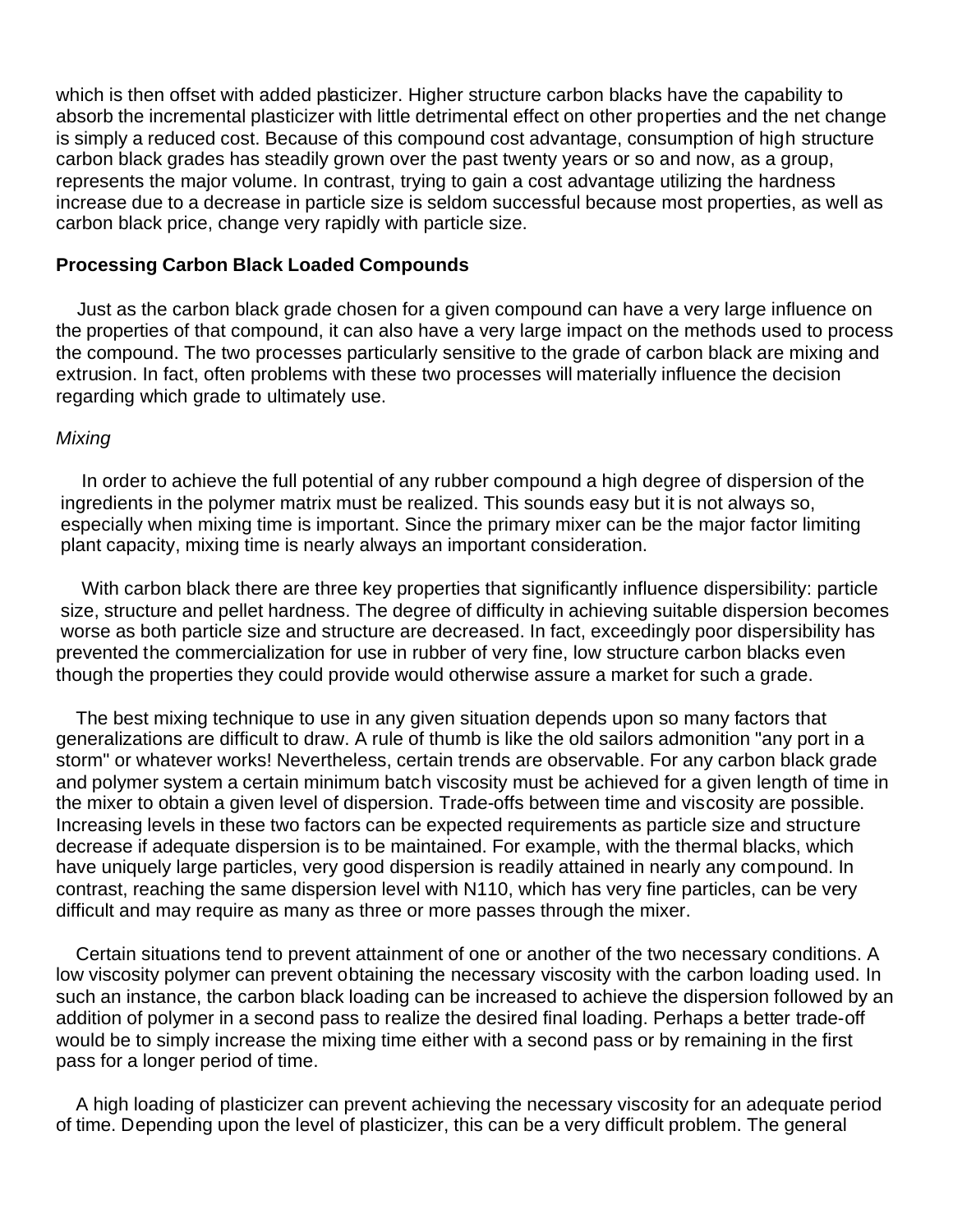approach is to hold back as much plasticizer as possible until dispersion is achieved then adds the final increment of plasticizer. Another approach is to add all the carbon black and oil initially to the mixer followed by the polymer. With this technique, the carbon black absorbs a fair amount of the oil that stays on the carbon black until the first dispersion is achieved. This technique has been used with varying degrees of success but is usually a poor compromise at best as judged by the ultimate dispersion of such batches. With either of these methods the exact timing of additions of materials becomes critical because dispersion is usually limited by the risk of over lubricating the mixer surfaces and "putting the batch to sleep."

To achieve dispersion of the very small particle size carbon blacks, a high compound viscosity is required which must be maintained for a relatively long period of time. Since these stiff batches generate heat at prodigious rates, the necessity of dumping such batches before the necessary work input has been achieved is often a fact of life. The only solution is generally multiple passes with adequate cooling and aging between. In any event, it is possible that the only point in the mixing cycle in which the viscosity is sufficient enough to gain further dispersion is at the initial breakdown of the cold batches.

As previously mentioned, pellet hardness can contribute to poor mixing and dispersion. Since the economics of mass production dictates that most carbon black consumers handle the material in bulk, pelletizing is a necessity. All pelletizing is simply agglomeration on a large scale and the job of the rubber mixer is to break up these agglomerates to attain the desired dispersion. In addition, it is common practice to add binder to the pellets of many grades in order to assure that the pellets are hard enough to handle well in existing bulk handling equipment. The more tightly the pellets are knitted together the better they handle and the more likely they are to mix poorly. The carbon black manufacturer is, therefore, continually treading the line between sufficiently good bulk handling and enough friability to assure dispersion. In some installations, improved bulk handling equipment could contribute materially to improving overall mixing efficiency by allowing pellet hardness specifications to be reduced. Also, if the volume of a difficult-to-disperse grade is such that it allows receiving the material in bags instead of bulk, often much softer pellets can be provided which again can materially contribute to the desired dispersibility.

Many attempts to improve carbon black dispersibility with various additive treatments have been tried but with limited success. The economics of this approach is usually poor since the prices of most chemical additives are far higher than that of carbon black. Also the dosages required to achieve a significant level of improvement, when it can be achieved at all, are significant. With most such systems, if they are successful in loose carbon black they are equally successful when added to the rubber batch during mixing. Considering the usual logistics problems of additional carbon black grades, the rubber mixer is the most feasible place to add the material and not at the point of manufacture of the carbon black.

#### **Extrusion**

Most elastomers exhibit, in the uncured state, a phenomenon termed elastic memory. Elastic memory simply stated is the propensity of the material to try to return to its original shape after that shape has been distorted by application of an outside force. This is the phenomenon that produces swelling after a rubber stock passes through an extruder die. Most fillers, including carbon black, inhibit this elastic property by interfering with the mobility of the elastomer molecules. This interference is a function of the loading of the filler.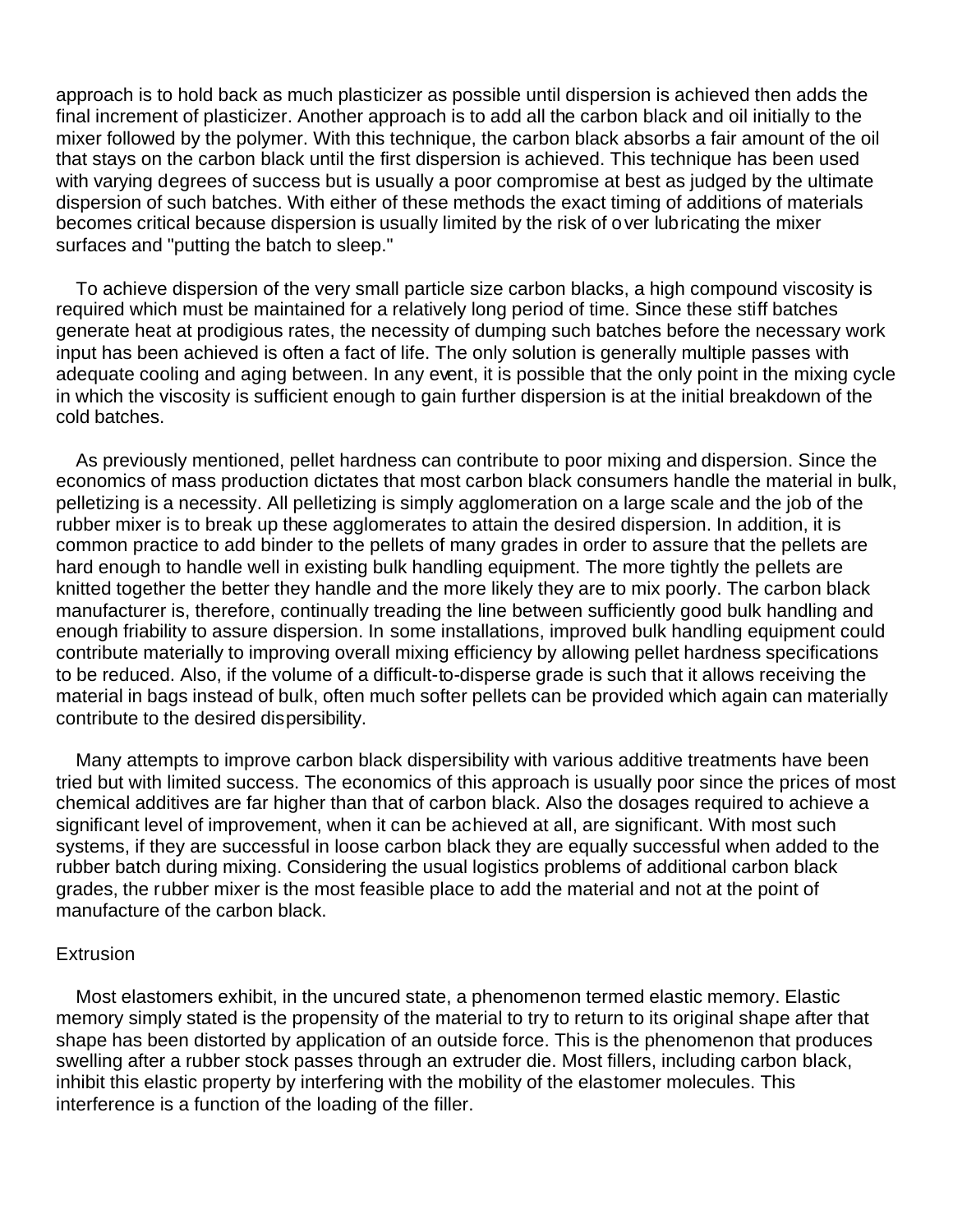#### Table 1

First Digit Assignment by ASTM

In Carbon Black Nomenclature System

| <b>First Digit</b> | <b>Typical Average Particle</b><br>Size, nm |
|--------------------|---------------------------------------------|
| Ω                  | 1 to 10                                     |
| 1                  | 11 to 19                                    |
| 2                  | 20 to 25                                    |
| 3                  | 26 to 30                                    |
| 4                  | 31 to 39                                    |
| 5                  | 40 to 48                                    |
| 6                  | 49 to 60                                    |
| 7                  | 61 to 100                                   |
| 8                  | 101 to 200                                  |
| 9                  | 201 to 500                                  |

Comparing the extrusion properties of carbon black grades will demonstrate that extrusions tend to improve to a degree with increasing surface area, but to a much larger degree with increasing structure. The difference between both the extrusion swell and the smoothness of surfaces is very dramatic if one compares for example N326 and N358. The differences in swell values to be expected are indicated in Fig. 4. In many products the structure level has been chosen based solely on the desirable extrusion characteristics offered by the higher structure grades.

#### Table 2

Test Methods for Carbon Black

|                              | <b>ASTM</b><br>Method | Range of Values               | Single<br>Operator<br>Repeatability | Lowest<br><b>Black</b> | Highest<br><b>Black</b> |
|------------------------------|-----------------------|-------------------------------|-------------------------------------|------------------------|-------------------------|
| Particle Size                |                       |                               |                                     |                        |                         |
| Iodine Adsorption            | D <sub>1510</sub>     | 8-145g/kg                     | $\pm$ 0.5 g/kg                      | N990                   | N <sub>110</sub>        |
| Nitrogen Adsorption          | D3037                 | 8-143 $m^2/g$                 | $± 2.00\%$                          | N990                   | N <sub>110</sub>        |
| <b>CTAB</b>                  | D3765                 | 8-132 $m^2$ /g                | ± 1.6 m <sup>2</sup> /g             | N990                   | N <sub>121</sub>        |
| <b>Structure</b>             |                       |                               |                                     |                        |                         |
| <b>DBP</b> Adsorption        | D <sub>2414</sub>     | 43-150 cm <sup>3</sup> /100g  | ± 0.80%                             | N990                   | N358                    |
| <b>DBP Compressed</b>        | D2493                 | 42-112 $\text{cm}^3/\text{g}$ | $\pm$ 0.7 cm <sup>3</sup> /g        | N990                   | N358                    |
| Agregate Size *              |                       |                               |                                     |                        |                         |
| <b>Tint Strength</b>         | D3265                 | 17-125 tu                     | $\pm 0.9$ tu                        | N990                   | N <sub>2</sub> 34       |
| Surface Activity             |                       |                               |                                     |                        |                         |
| <b>Toluene Discoloration</b> | D <sub>1618</sub>     | $98 - 75$                     | ± 2.30%                             | N <sub>351</sub>       | N <sub>110</sub>        |
| <b>Pellet Properties</b>     |                       |                               |                                     |                        |                         |
| Crush strength               | D3313                 | $20-80$ g                     | ± 22%                               |                        |                         |
| <b>Fines Content</b>         | D <sub>1508</sub>     | $5 - 15%$                     | ± 36%                               |                        |                         |
| <b>Pellet Attrition</b>      | D4324                 | $2 - 5%$                      | ± 67%                               |                        |                         |
| Pour Density                 | D <sub>1513</sub>     | 18-40 $lb$ /ft <sup>3</sup>   | $\pm$ 0.1 lb/ft <sup>3</sup>        | N358                   | N990                    |

\* = Centrifugation and light scattering are direct measurements of aggregate size, but have no standardization ASTM method. Tint strength is an indirect measure aggregate size.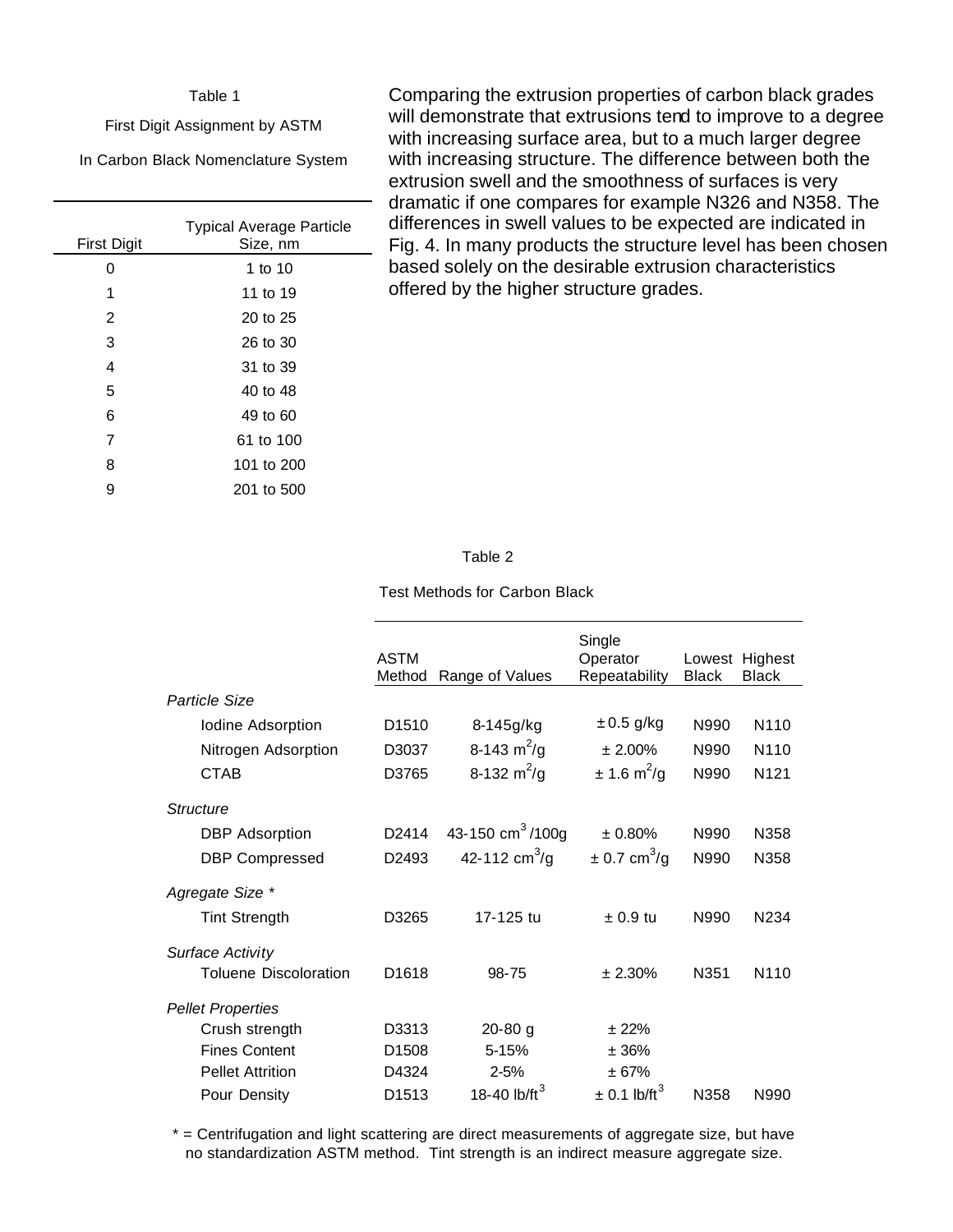| Table 4                               |       |          |  |  |  |
|---------------------------------------|-------|----------|--|--|--|
| <b>Compound Formulations Utilized</b> |       |          |  |  |  |
|                                       | А     | R        |  |  |  |
| <b>BBR 1500</b>                       | 100.0 |          |  |  |  |
| Solution SBR                          |       | 45.0     |  |  |  |
| Natural Rubber                        |       | 35.0     |  |  |  |
| Polubutadiene                         |       | 20.0     |  |  |  |
| Carbon Black                          | 50.0  | Variable |  |  |  |
| Napthenic Oil                         | 10.0  | Variable |  |  |  |
| Zinc Oxide                            | 3.0   | 3.0      |  |  |  |
| Stearic Acid                          | 2.0   | 2.0      |  |  |  |
| <b>AGERITE STAOITES</b>               | 1.0   |          |  |  |  |
| <b>ANTOZITE 67P</b>                   |       | 2.0      |  |  |  |
| AGERITE RESIN D                       |       | 0.8      |  |  |  |
| VANAX NS                              | 1.0   |          |  |  |  |
| AMAX                                  |       | 1.5      |  |  |  |
| Sulfur                                | 2.0   | 1.8      |  |  |  |
|                                       | 169.0 | Variable |  |  |  |

| Carbon Blacks Compared in SBR                |      |                                         |                               |      |      |      |      |      |
|----------------------------------------------|------|-----------------------------------------|-------------------------------|------|------|------|------|------|
| <b>Carbon Black</b>                          |      | N110 N220 N339 N351 N550 N660 N762 N990 |                               |      |      |      |      |      |
| Mooney at $100^{\circ}$ C (212 $^{\circ}$ F) |      |                                         |                               |      |      |      |      |      |
| Viscosity, (ML1+4)                           | 65   | 64                                      | 62                            | 59   | 60   | 52   | 48   | 46   |
| Die Swell, 0.25" diam. Die                   |      |                                         |                               |      |      |      |      |      |
| 45 rpm, 70°C (150°F)                         |      |                                         |                               |      |      |      |      |      |
| % of swell                                   | 9.6  | 8.0                                     | 6.4                           | 7.2  | 4.0  | 4.4  | 6.0  | 5.6  |
| <b>Physical Properties</b>                   |      |                                         |                               |      |      |      |      |      |
| 300% Modulus, Mpa                            |      | 13.2 12.9 15.5 14.3 12.3                |                               |      |      | 9.9  | 7.9  | 3.7  |
| (psi)                                        |      | 1920 1870 2240 2070 1790 1440 1140      |                               |      |      |      |      | 530  |
| Tensile Str. Mpa                             | 27.4 |                                         | 27.5 25.6 25.2 20.2 21.4 22.5 |      |      |      |      | 12.6 |
| (psi)                                        |      | 3960 3990 3700 3670 2920 3110 3260      |                               |      |      |      |      | 1820 |
| Elongation, %                                | 500  | 530                                     | 440                           | 470  | 480  | 540  | 630  | 730  |
| Hardness, Shore A                            | 60   | 61                                      | 60                            | 59   | 57   | 53   | 50   | 44   |
| Tear, Die C, kN/m                            | 36   | 37                                      | 35                            | 33   | 35   | 33   | 34   | 26   |
| (pli)                                        | 205  | 210                                     | 200                           | 190  | 200  | 190  | 195  | 150  |
| <b>Dynamic Testing</b>                       |      |                                         |                               |      |      |      |      |      |
| Rebound, Zwick, %                            | 44   | 46                                      | 50                            | 53   | 58   | 60   | 61   | 63   |
| Heat Buildup, °C                             | 137  | 134                                     | 116                           | 117  | 112  | 107  | 108  | 104  |
| Firestone, (°F)                              | 278  | 273                                     | 242                           | 245  | 233  | 224  | 226  | 220  |
| E', Mpa                                      | 9.8  | 8.7                                     | 8.2                           | 7.6  | 6.6  | 5.8  | 5.2  | 4.4  |
| (psi)                                        | 1420 |                                         | 1265 1190 1100                |      | 965  | 845  | 760  | 645  |
| E", Mpa                                      | 2.4  | 2.1                                     | 1.7                           | 1.4  | 1.1  | 0.9  | 0.8  | 0.6  |
| (psi)                                        | 355  | 300                                     | 250                           | 210  | 160  | 130  | 115  | 90   |
| Loss Factor, tan $\delta$                    | 0.25 | 0.24                                    | 0.21                          | 0.19 | 0.17 | 0.15 | 0.15 | 0.14 |

Table 5

*Base Compounds: SBR recipe A from Table 4*